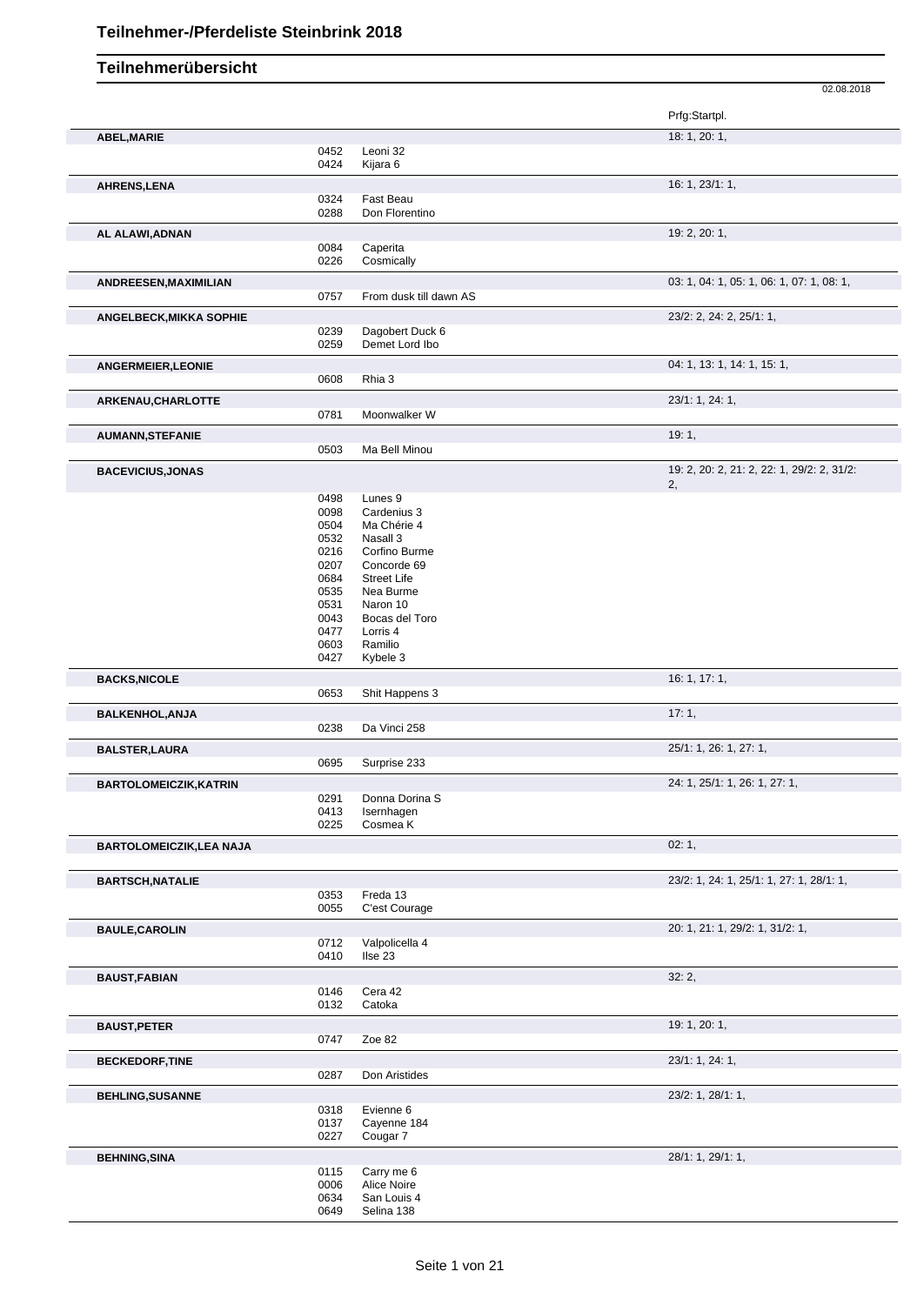|                            |              |                                     | 02.08.2018                                                                       |
|----------------------------|--------------|-------------------------------------|----------------------------------------------------------------------------------|
|                            |              |                                     | Prfg:Startpl.                                                                    |
| <b>BEHNKE, MAYA</b>        |              |                                     | 20: 2, 21: 2,                                                                    |
|                            | 0249         | Dansito V                           |                                                                                  |
|                            | 0099         | Cardenta V                          |                                                                                  |
| <b>BEHREN, ANNIKA VON</b>  |              |                                     | 16: 1, 17: 1,                                                                    |
|                            | 0702         | Timms Lucky Linn                    |                                                                                  |
| <b>BEHREN, BIRGITT VON</b> |              |                                     | 10:1,                                                                            |
|                            | 0019         | Avignon le sympathique              |                                                                                  |
|                            |              |                                     | 06: 1, 08: 1, 23/1: 1, 24: 1,                                                    |
| <b>BEHRENS, EMMA</b>       | 0069         | Cally's Conquest                    |                                                                                  |
|                            | 0015         | Aquarell 65                         |                                                                                  |
|                            |              |                                     | 28/2: 1, 29/2: 1,                                                                |
| <b>BENZIEN, MIRIAM</b>     | 0443         | Latino 311                          |                                                                                  |
|                            |              |                                     |                                                                                  |
| <b>BERGEN, PAUL</b>        |              |                                     | 20: 1, 21: 1, 22: 1, 25/2: 2, 27: 2, 28/2:<br>2, 29/2: 2, 30: 2, 31/2: 2, 32: 2, |
|                            | 0446         | Lea 295                             |                                                                                  |
|                            | 0782         | Quaid V                             |                                                                                  |
|                            | 0689         | Sundance 87                         |                                                                                  |
|                            | 0130         | Catching Fire 12                    |                                                                                  |
| <b>BERGHORN, DIRK</b>      |              |                                     | 21: 1, 22: 1,                                                                    |
|                            | 0569         | Prada 42                            |                                                                                  |
| <b>BERGHORN,LEONIE</b>     |              |                                     | 05: 1, 08: 1,                                                                    |
|                            | 0777         | Waborita W                          |                                                                                  |
|                            |              |                                     |                                                                                  |
| <b>BERGHORN,LEONIE</b>     | 0396         | Heartbreaker 64                     | 13: 1, 14: 1, 15: 1,                                                             |
|                            |              |                                     |                                                                                  |
| <b>BERGS, JANA</b>         |              |                                     | 06: 1, 12: 1,                                                                    |
|                            | 0551         | Oscar Z                             |                                                                                  |
| <b>BERNHARDT,LEONI</b>     |              |                                     | 23/2: 1, 25/1: 1,                                                                |
|                            | 0206         | Concerto of Fantasy                 |                                                                                  |
| <b>BETCKE, ANIKA</b>       |              |                                     | 11: 2, 18: 1, 19: 1, 20: 2, 25/2: 2, 26:                                         |
|                            |              |                                     | 1, 27: 1, 29/2: 2, 30: 2, 31/2: 2, 32: 2,                                        |
|                            | 0682         | Stine H                             |                                                                                  |
|                            | 0183         | Ciouvette                           |                                                                                  |
|                            | 0180         | Cicero 121                          |                                                                                  |
|                            | 0221<br>0693 | <b>Corral Giant</b>                 |                                                                                  |
|                            | 0214         | Sunshine Lady H.<br>Coonunga Hill 3 |                                                                                  |
|                            | 0078         | Camprock                            |                                                                                  |
|                            | 0165         | Che Serria                          |                                                                                  |
|                            | 0270         | Diamant Rouge H                     |                                                                                  |
|                            | 0401         | Here I am H                         |                                                                                  |
|                            | 0358         | Fürstendiamant H                    |                                                                                  |
| <b>BIERMANN,CARSTEN</b>    |              |                                     | 19: 1, 20: 1, 21: 3, 22: 3,                                                      |
|                            | 0080         | Cancela                             |                                                                                  |
|                            | 0612         | Riva <sub>63</sub>                  |                                                                                  |
|                            | 0168         | Chiara S 4                          |                                                                                  |
|                            | 0236         | Cyprina 3                           |                                                                                  |
|                            | 0119         | Cäsar 205                           |                                                                                  |
|                            | 0626         | Saint Salut                         |                                                                                  |
|                            | 0662<br>0190 | Siss 2<br>Clooney 105               |                                                                                  |
|                            | 0138         | Cea 4                               |                                                                                  |
|                            | 0515         | Marlies B                           |                                                                                  |
|                            | 0166         | Chia 8                              |                                                                                  |
|                            | 0688         | Suncelina                           |                                                                                  |
|                            | 0675         | Stan du Baney                       |                                                                                  |
|                            | 0189         | Cliff 83                            |                                                                                  |
|                            |              |                                     |                                                                                  |
|                            | 0024         | Balou 845                           |                                                                                  |
|                            | 0104         | Carista                             |                                                                                  |
|                            | 0217         | Coritania                           |                                                                                  |
|                            | 0716<br>0039 | Varus RS<br>Bina B                  |                                                                                  |

|                        | 0039                                                                                 | Bina B                                                                                                                                  |                      |
|------------------------|--------------------------------------------------------------------------------------|-----------------------------------------------------------------------------------------------------------------------------------------|----------------------|
| <b>BIERMANN,ESKE</b>   |                                                                                      |                                                                                                                                         | 02: 1, 03: 1,        |
|                        | 0769                                                                                 | Percy                                                                                                                                   |                      |
| <b>BIERMANN, KAREN</b> |                                                                                      |                                                                                                                                         | 20: 3, 21: 3, 22: 1, |
|                        | 0626<br>0662<br>0190<br>0138<br>0181<br>0166<br>0675<br>0189<br>0201<br>0217<br>0716 | Saint Salut<br>Siss 2<br>Clooney 105<br>Cea 4<br>Cimera<br>Chia 8<br>Stan du Baney<br>Cliff 83<br>Coer Pour RS<br>Coritania<br>Varus RS |                      |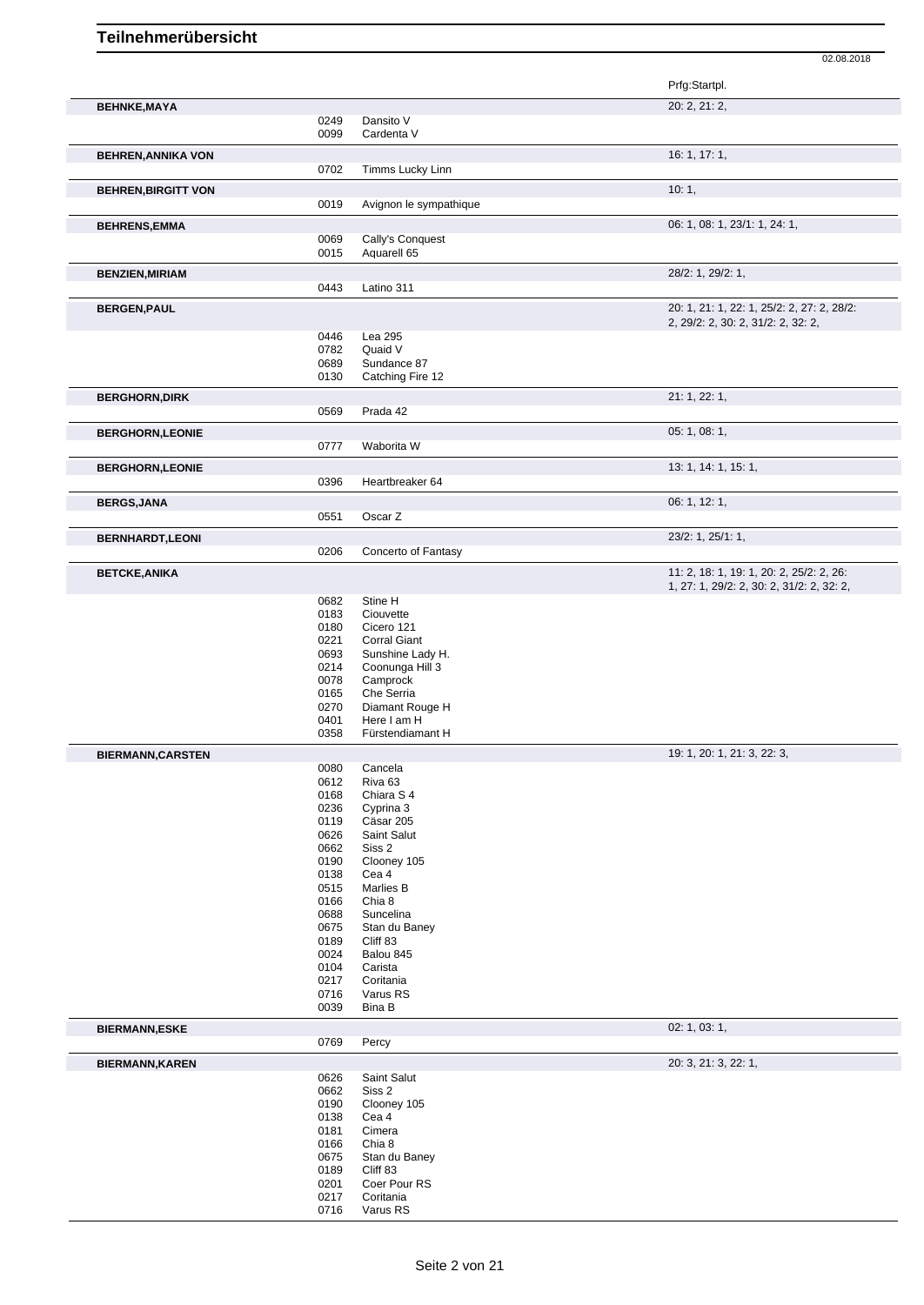|                               |              |                                       | Prfg:Startpl.                          |
|-------------------------------|--------------|---------------------------------------|----------------------------------------|
| <b>BLOCK, CHARLOTTE</b>       |              |                                       | 12: 1, 13: 1, 14: 1, 15: 1,            |
|                               | 0534         | Naughty by Nature 2                   |                                        |
| <b>BLOEMKER,FREDERIKE</b>     |              |                                       | 18:1,                                  |
|                               | 0209         | Connor H                              |                                        |
| <b>BODENSTAB, LENA SOPHIE</b> | 0465         |                                       | 13: 1, 14: 1, 15: 1, 23/2: 1,          |
|                               |              | Lollipop Boy                          |                                        |
| <b>BOEDECKER,LAURA</b>        | 0362         | Gamina 11                             | 29/1: 1, 30: 1, 31/1: 1, 32: 1,        |
|                               |              |                                       | 02:1,                                  |
| <b>BOEHME-TENTI,SARAH</b>     | 0754         | <b>Billy</b>                          |                                        |
|                               |              |                                       | 24:1,                                  |
| BOETTCHER, LARA-MALIN         | 0186         | Class Cornito                         |                                        |
| <b>BORCHERDING, SIMONE</b>    |              |                                       | 06: 1, 08: 1,                          |
|                               | 0493         | Ludewig 4                             |                                        |
|                               | 0719         | Verdi 49                              |                                        |
| <b>BORCHERS,CANDY</b>         |              |                                       | 15: 1, 26: 1, 27: 1,                   |
|                               | 0007<br>0026 | Always Happy<br>Beau Geste S          |                                        |
|                               |              |                                       |                                        |
| <b>BORNKAMP,CORINNA</b>       | 0109         | Carlotta 130                          | 08: 1, 14: 1, 15: 1, 23/1: 1,          |
| <b>BRANDAUER,ROSY</b>         |              |                                       | 02: 1, 03: 1, 05: 1,                   |
|                               | 0772         | Zara 111                              |                                        |
|                               | 0230         | Crazy Girl 19                         |                                        |
| BRAUNE, ANNA-KARINA           |              |                                       | 10: 1, 17: 1,                          |
|                               | 0323         | Farino A.K.                           |                                        |
| <b>BREDEMEIER, CARINA</b>     |              |                                       | 23/2: 2, 24: 2, 25/1: 1, 26: 1, 27: 1, |
|                               | 0744<br>0230 | Zaphir 8<br>Crazy Girl 19             |                                        |
| <b>BREDEMEIER, NADINE</b>     |              |                                       | 25/1: 1, 26: 1, 27: 1,                 |
|                               | 0550         | Olivia Z                              |                                        |
| <b>BREITENFELD, BEATE</b>     |              |                                       | 18: 1, 20: 1, 21: 1,                   |
|                               | 0592         | Quinn Firestar                        |                                        |
| <b>BREITENFELD, JANA</b>      |              |                                       | 28/1: 1, 29/1: 1, 30: 1, 31/1: 1,      |
|                               | 0518<br>0592 | Melli Meloni<br><b>Quinn Firestar</b> |                                        |
| <b>BREMER, CHRISTINE</b>      |              |                                       | 06: 1, 23/2: 1, 24: 1,                 |
|                               | 0462         | Little Moon 9                         |                                        |
| <b>BRENNER, LEA</b>           |              |                                       | 12: 1, 14: 1,                          |
|                               | 0667         | Sonnenschein 49                       |                                        |
| <b>BRINKMEIER, LALE</b>       |              |                                       | 04: 1, 05: 1, 12: 1,                   |
|                               | 0271         | Diamonds Kiss                         |                                        |
| <b>BROCKMANN, SABRINA</b>     |              |                                       | 32:1,                                  |
|                               | 0491         | Lucky Punch 7                         |                                        |
| BRUNNBAUER, KATHARINA         |              |                                       | 09: 1, 14: 1, 15: 1, 17: 1,            |
|                               | 0016<br>0352 | Arabella 659<br>Fräulein Ophelia      |                                        |
| <b>BRUNS, JESSIKA</b>         |              |                                       | 28/1: 1, 31/1: 1,                      |
|                               | 0298         | Eckrodt                               |                                        |
|                               | 0254<br>0172 | Dayenne 4<br>Chicolino S              |                                        |
|                               |              |                                       |                                        |
| <b>BUECKMANN, MARIE</b>       | 0021         | Bagira 42                             | 05: 1, 06: 1,                          |
|                               |              |                                       | 02: 1, 03: 1, 05: 1,                   |
| <b>BUENGEL, NEELE</b>         | 0489         | Lucatoni 8                            |                                        |
|                               | 0198         | Coco de Luxe B                        |                                        |
| <b>BUENGER, DORIT</b>         |              |                                       | 15: 1, 16: 1, 17: 1,                   |
|                               | 0464         | Logo 56                               |                                        |
| <b>BUENGER,UWE</b>            |              |                                       | 25/2: 1, 29/1: 1, 30: 1,               |
|                               | 0121         | Cascado 7                             |                                        |
| <b>BUSSMANN, KATHRIN</b>      | 0610         | Riano 11                              | 15: 1, 16: 1, 17: 1, 23/1: 1, 24: 1,   |
|                               |              |                                       |                                        |
| <b>BYTOMSKI,LAURA</b>         | 0663         | <b>Sky 160</b>                        | 28/2: 1, 31/2: 1,                      |
|                               | 0042         | <b>Blubb</b>                          |                                        |
|                               |              |                                       | 24: 1, 25/1: 1,                        |

02.08.2018

0139 Cecilie 8 0140 Celentano 54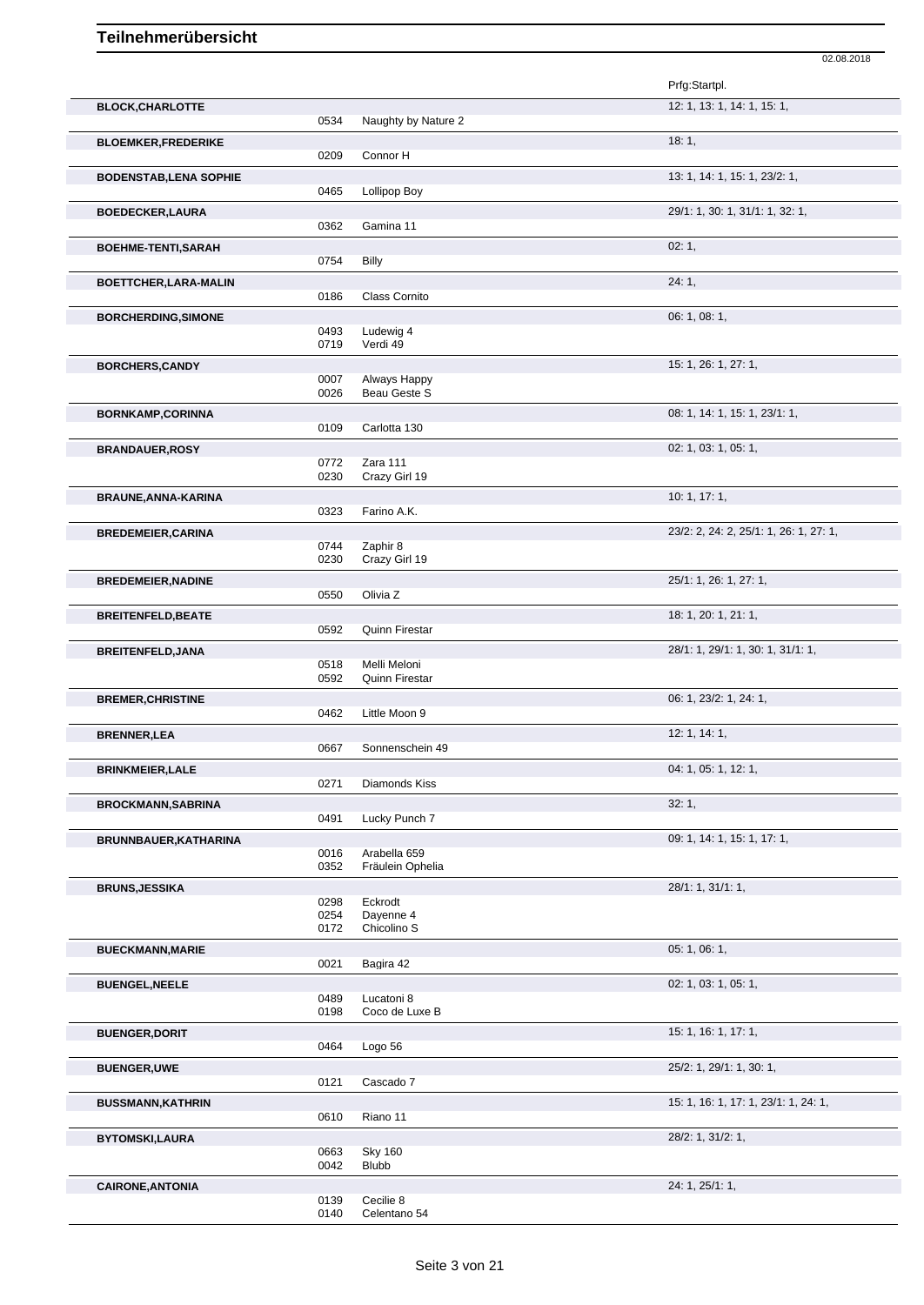|                            |              |                                      | Prfg:Startpl.                            |
|----------------------------|--------------|--------------------------------------|------------------------------------------|
| <b>CASTALDO, JOLIE</b>     |              |                                      | 03: 1, 05: 1,                            |
|                            | 0495         | Lukas 1039                           |                                          |
| <b>CORDES, GEROLF</b>      |              |                                      | 25/2: 2, 30: 2,                          |
|                            | 0459         | Linnify                              |                                          |
|                            | 0460<br>0106 | Linnlotta<br>Carlicor                |                                          |
|                            |              |                                      |                                          |
| <b>CZECH, CAROLIN</b>      |              |                                      | 23/2: 1, 24: 1, 25/1: 1,                 |
|                            | 0321         | Famous Flip                          |                                          |
| <b>DAEHN, SARA</b>         |              |                                      | 04:1,                                    |
|                            | 0028         | Beldevere                            |                                          |
| <b>DAVID, MAREN</b>        |              |                                      | 13: 1, 15: 1, 16: 1,                     |
|                            | 0357         | Fürst Ferdinand 18                   |                                          |
| DEEPE, CELINE              |              |                                      | 20: 1, 24: 1,                            |
|                            | 0231<br>0082 | <b>Cristal Dark</b><br>Candy-Crush 3 |                                          |
|                            |              |                                      |                                          |
| <b>DIEHR, ESTELLA</b>      | 0652         | Shiraz 35                            | 14:1,                                    |
|                            |              |                                      |                                          |
| DIERKS, ANNA               |              |                                      | 28/2: 1, 29/2: 1, 31/2: 1,               |
|                            | 0593         | Quinsam                              |                                          |
| DIERKS, HELKE TJARA        |              |                                      | 15:1, 17:1,                              |
|                            | 0738         | Whisky's Wampi                       |                                          |
| DIETZE, JOSCHUA            |              |                                      | 15:1, 17:1,                              |
|                            | 0403         | Hippo's Orinoko                      |                                          |
| <b>DISCH, ALINA SOPHIE</b> |              |                                      | 14: 1, 15: 1, 24: 1, 27: 1,              |
|                            | 0395         | Hazzel                               |                                          |
|                            | 0453         | Leopold 220                          |                                          |
| <b>DOEDING, MARVIN</b>     |              |                                      | 23/2: 1, 24: 1, 25/1: 1, 26: 1, 27: 1,   |
|                            | 0354         | Frida Gold 18                        |                                          |
| DOEKEL, JENNIFER           |              |                                      | 25/1: 1, 26: 1, 27: 1,                   |
|                            | 0501         | Lysander 108                         |                                          |
| <b>DOERING, NELE</b>       |              |                                      | 13:1,                                    |
|                            | 0406         | Honeymoon 108                        |                                          |
| <b>DROEGE, NICOLE</b>      |              |                                      | 06: 1, 08: 1, 09: 1, 23/1: 1, 24: 1,     |
|                            | 0320         | Fambalaya                            |                                          |
| <b>DUENSING, JULIANE</b>   |              |                                      | 28/1: 1, 29/1: 1,                        |
|                            | 0272         | Diara 25                             |                                          |
| <b>DUMKE,LOUISA</b>        |              |                                      | 28/2: 1, 29/1: 1,                        |
|                            | 0138         | Cea 4                                |                                          |
|                            | 0515<br>0024 | Marlies B                            |                                          |
|                            | 0104         | Balou 845<br>Carista                 |                                          |
|                            |              |                                      | 10: 1, 13: 1, 14: 1, 15: 1, 23/1: 1, 24: |
| <b>DUSELLA, DANA</b>       |              |                                      | 1,                                       |
|                            | 0736         | Wellcome's Girl                      |                                          |
|                            | 0638         | Santiano 45                          |                                          |
|                            | 0768         | Geniusz 4                            |                                          |
| DUSELLA, SVENJA            |              |                                      | 09: 1, 13: 1, 23/1: 1,                   |
|                            | 0559         | Pebbles 54                           |                                          |
| <b>DUVENECK, LENA</b>      |              |                                      | 10: 1, 16: 1, 17: 1,                     |
|                            | 0650         | Serano Dream                         |                                          |
|                            | 0521         | Merida D                             |                                          |
| <b>EBBECKE, DANIELA</b>    |              |                                      | 16:1, 17:1,                              |
|                            | 0547<br>0329 | Nuss-Nougat<br>Feinherb DE           |                                          |
|                            |              |                                      | 06: 2, 08: 2, 09: 2, 16: 1, 17: 1,       |
| <b>EBBECKE, MERLE-JULE</b> | 0547         | Nuss-Nougat                          |                                          |
|                            | 0678         | Steendieks Wendy                     |                                          |
|                            | 0329         | Feinherb DE                          |                                          |
| ECKHOFF, ALEXANDRA         |              |                                      | 29/2: 1, 30: 1, 31/2: 1, 32: 1,          |
|                            | 0374         | Gitta W                              |                                          |
| <b>EICKELBERG, MEIKE</b>   |              |                                      | 17: 1, 25/1: 1,                          |
|                            | 0784         | <b>Pico 243</b>                      |                                          |
| <b>EISBERG, MICHAEL</b>    |              |                                      | 19: 1, 29/1: 1, 31/1: 1, 32: 1,          |
|                            | 0587         | Quidalgo 2                           |                                          |
| EISBERG, SHARI             |              |                                      | 10:1,                                    |
|                            | 0393         | Happy Dream 8                        |                                          |
| <b>ELLERSIEK, MAIKE</b>    |              |                                      | 04: 1, 13: 1,                            |
|                            |              |                                      |                                          |

0334 Fidergolds Finesse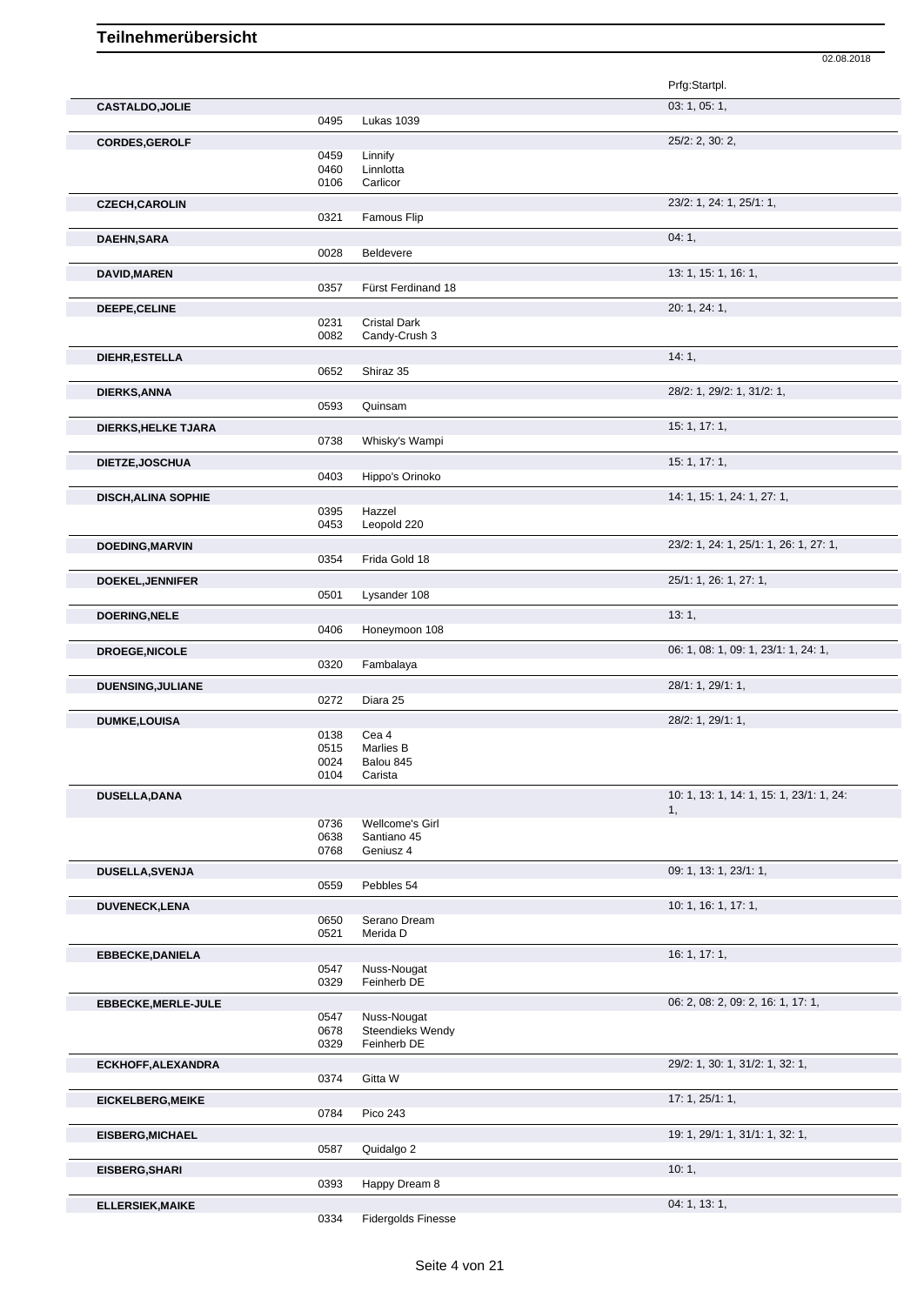|                                    |              |                                         | Prfg:Startpl.                             |
|------------------------------------|--------------|-----------------------------------------|-------------------------------------------|
|                                    | 0510         | Maja 237                                |                                           |
| ELLINGHAUSEN, FRANKA               |              |                                         | 13:1,                                     |
|                                    | 0264         | Despacito 10                            |                                           |
| <b>ENDERLIN, CLAUDIA</b>           | 0575         | Quadrofina                              | 10: 1, 15: 1,                             |
|                                    |              |                                         |                                           |
| <b>ENGELKING, JULIANE</b>          | 0587         | Quidalgo 2                              | 18:1,                                     |
|                                    | 0393         | Happy Dream 8                           |                                           |
| <b>ESCHENBACH,LISA-MARIE</b>       |              |                                         | 16: 1, 24: 1, 25/1: 1, 29/1: 1,           |
|                                    | 0273         | Diavolo 193                             |                                           |
| <b>ESCHENHORST, KIM KARLOTTA</b>   |              |                                         | 06: 1, 08: 1, 09: 1, 13: 1, 14: 1, 15: 1, |
|                                    |              |                                         | 23/1: 1, 24: 1,                           |
|                                    | 0251         | Daresalam Max                           |                                           |
|                                    | 0567<br>0204 | Ping Pong 48<br>Con Grande 2            |                                           |
|                                    | 0341         | Fire and Ice 15                         |                                           |
|                                    | 0485         | Luc Louis                               |                                           |
|                                    | 0229         | Cracker Jack E                          |                                           |
|                                    | 0490<br>0529 | Lucky Charm K<br>Nancho's Naketano      |                                           |
|                                    | 0513         | Markani                                 |                                           |
| <b>ESTEVE ROESLER, MARI CARMEN</b> |              |                                         | 08: 1, 15: 1, 16: 1,                      |
|                                    | 0032         | Bengel 17                               |                                           |
| EULENBRUCH, PAULA                  |              |                                         | 08: 1, 09: 1,                             |
|                                    | 0069         | Cally's Conquest                        |                                           |
| FEISTEL, ROBERT                    |              |                                         | 29/1: 1, 31/1: 1,                         |
|                                    | 0151         | Chamaira                                |                                           |
| <b>FELD,LENA-MARIE</b>             |              |                                         | 05: 1, 08: 1,                             |
|                                    | 0748         | Casper                                  |                                           |
| <b>FIEBER, JACQUELINE</b>          |              |                                         | 23/2: 1, 24: 1,                           |
|                                    | 0588         | Quiety                                  |                                           |
| <b>FINKENSTAEDT, MAXINE</b>        |              |                                         | 23/1: 1, 24: 1,                           |
|                                    | 0441         | Las Vegas 193                           |                                           |
| <b>FLACE, PASCAL</b>               |              |                                         | 25/2: 1, 28/1: 1, 29/1: 1, 30: 1,         |
|                                    | 0164         | Che 12                                  |                                           |
| <b>FLATO, BIRGIT</b>               |              |                                         | 14: 1, 15: 1,                             |
|                                    | 0031         | Bendix 30                               |                                           |
| <b>FRERKING, NELE</b>              |              |                                         | 25/1:1,                                   |
|                                    | 0620         | Royal Dancer B                          |                                           |
| <b>FRILLING, SIMONE</b>            |              |                                         | 10: 1, 11: 1,                             |
|                                    | 0245<br>0258 | Dancing Diva 13<br>Delire Damour        |                                           |
|                                    |              |                                         |                                           |
| <b>FRITSCHLER, CELINA</b>          | 0071         | Camilla 120                             | 08: 1, 09: 1, 23/1: 1,                    |
|                                    |              |                                         |                                           |
| <b>FROBOESE, JAMIE</b>             | 0176         | Chor 2                                  | 29/1: 1, 30: 1, 32: 1,                    |
|                                    |              |                                         |                                           |
| <b>FROBOESE, SHALEEN</b>           | 0496         | Lumpazi W                               | 29/1: 1, 30: 1, 31/1: 1,                  |
| <b>GALLA, CARMEN</b>               |              |                                         | 09:1,                                     |
|                                    | 0619         | Rosi 349                                |                                           |
| <b>GATTERMANN, JENNIFER</b>        |              |                                         | 25/2: 1, 30: 1,                           |
|                                    | 0466         | Lollypopp 8                             |                                           |
|                                    | 0110         | Carlotta 281                            |                                           |
| <b>GATTERMANN, SOPHIA LOREEN</b>   |              |                                         | 02: 1, 05: 1,                             |
|                                    | 0613         | Robin S7                                |                                           |
|                                    | 0063         | Calimero R                              |                                           |
| <b>GEFFERS,LENA</b>                |              |                                         | 12: 1, 13: 1,                             |
|                                    | 0533         | Natasja van Brommershoop                |                                           |
| <b>GELHAUS, BERND</b>              |              |                                         | 25/2: 1, 29/1: 1, 30: 1,                  |
|                                    | 0409         | I-Top                                   |                                           |
| <b>GENSICKE, ENYA</b>              |              |                                         | 02:1,                                     |
|                                    | 0766         | Bibbi 6                                 |                                           |
| <b>GERDAU, MARIE</b>               |              |                                         | 28/1: 1, 29/1: 1,                         |
|                                    | 0102<br>0570 | Caribik 8<br>Precious little Diamond SH |                                           |
|                                    | 0456         | Liebell 2                               |                                           |
|                                    | 0429         | L.A. Champ KB                           |                                           |
| <b>GERDAU, PAULA</b>               |              |                                         | 23/2: 2, 24: 2,                           |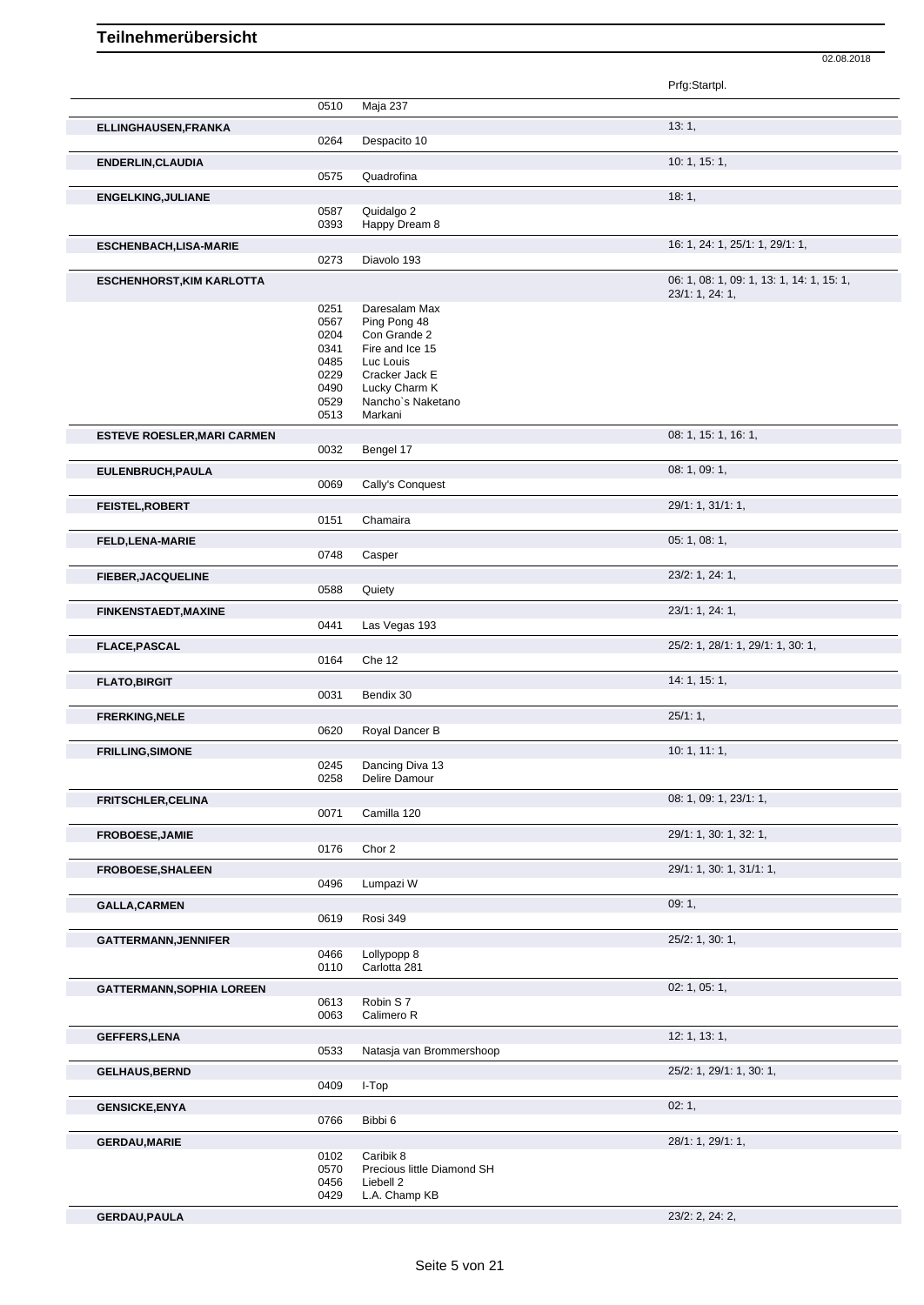Prfg:Startpl.

|                                  | 0102<br>0570<br>0456<br>0429         | Caribik 8<br>Precious little Diamond SH<br>Liebell 2<br>L.A. Champ KB                |                                   |
|----------------------------------|--------------------------------------|--------------------------------------------------------------------------------------|-----------------------------------|
| <b>GESCHINSKY,LARS</b>           |                                      |                                                                                      | 19: 1, 21: 1,                     |
|                                  | 0202<br>0224<br>0338<br>0686<br>0692 | Colando 16<br>Cosma 36<br>Fine Finchen<br><b>Striewes Lakita</b><br>Sunshine Lady 46 |                                   |
|                                  | 0185<br>0685<br>0514<br>0306         | Claron's Royal<br><b>Striewes Carl</b><br>Marleena<br>Emil 129                       |                                   |
| <b>GLAESING, MIA</b>             | 0312                                 | Enni 8                                                                               | 06:1,                             |
| <b>GLANDORF, THERESA</b>         | 0422                                 | Katalina 6                                                                           | 25/2: 1, 26: 1, 27: 1,            |
| <b>GOERKE,LENA</b>               | 0765                                 | Stakkato's Silas                                                                     | 09:1,                             |
| GOETZ, JANA                      | 0350                                 | Franja 7                                                                             | 06: 1, 08: 1, 12: 1, 14: 1,       |
| GOLLUB, HELENA                   |                                      |                                                                                      | 01:1,                             |
|                                  | 0733                                 | Walana 4                                                                             |                                   |
| <b>GOSEWEHR, LAURA</b>           | 0010                                 | Amy von den Meweshöfen                                                               | 25/2: 1, 28/1: 1, 30: 1,          |
| GOTTSCHALK, ANNA-LUISA           | 0005<br>0152                         | Aladien<br>Chameur 152                                                               | 25/1: 2, 27: 1, 28/1: 1, 29/1: 1, |
| <b>GRANNEMANN, LUISA</b>         | 0436                                 | Lakanto Casis                                                                        | 09: 1, 12: 1,                     |
| <b>GREVE, MONA</b>               | 0469                                 | Lopez S                                                                              | 29/1: 1, 31/1: 1, 32: 1,          |
|                                  |                                      |                                                                                      |                                   |
| <b>GREVE, WOLFGANG</b>           | 0732<br>0378<br>0582                 | Waiko 29<br>Good Luck 127<br>Queen Liesbeth                                          | 25/2: 2, 29/2: 2,                 |
| <b>GREWE, EILEEN</b>             | 0079                                 | Campton                                                                              | 29/2: 1, 31/1: 1,                 |
| <b>GROBOSCH, JACQUELINE</b>      |                                      |                                                                                      | 19: 1, 20: 2,                     |
|                                  | 0566<br>0705                         | Picardia 4<br>Ullala <sub>2</sub>                                                    |                                   |
| <b>GROBOSCH, MADELEINE</b>       |                                      | 0664 Smiley 11                                                                       | 28/2: 1, 29/2: 1,                 |
| <b>GUENTHER, WIEBKE</b>          | 0468                                 | London Prince                                                                        | 15:1,                             |
| HABIGHORST, ANGELINA-SOPHIE      |                                      |                                                                                      | 01:1,                             |
|                                  | 0753                                 | Lara                                                                                 |                                   |
| <b>HABIGHORST, CELINA ALICIA</b> | 0067                                 | Callenberg's Juwel                                                                   | 02:1,                             |
| HALLERMANN, ANNE                 | 0343                                 | Flap Jack 4                                                                          | 16:1,                             |
| <b>HAMANN, KIM LEONI</b>         | 0623                                 | Royell B                                                                             | 16:1, 17:1,                       |
| <b>HANNEKUM, MICHELLE</b>        | 0485                                 | Luc Louis                                                                            | 14: 1, 15: 1, 17: 1,              |
| <b>HANO,DOMINIK</b>              | 0490                                 | Lucky Charm K                                                                        | 20: 1, 21: 1, 30: 1,              |
|                                  | 0381<br>0384                         | Grace 436<br>Graf Remus 3                                                            |                                   |
| HANO, JAGODA                     | 0246                                 | Dancing Queen 172                                                                    | 15: 1, 16: 1, 17: 1,              |
| HARDERS, JULE TIETJE             | 0537                                 | Nero 420                                                                             | 16:1, 17:1,                       |
| <b>HARTMANN, SILVIA</b>          |                                      |                                                                                      | 10:1, 20:1,                       |
|                                  | 0484<br>0020                         | Loxante<br>Aytana 3                                                                  |                                   |
| <b>HASSELBRINK, IRIS</b>         | 0075                                 | Campari Bianco                                                                       | 28/1: 1, 29/1: 1,                 |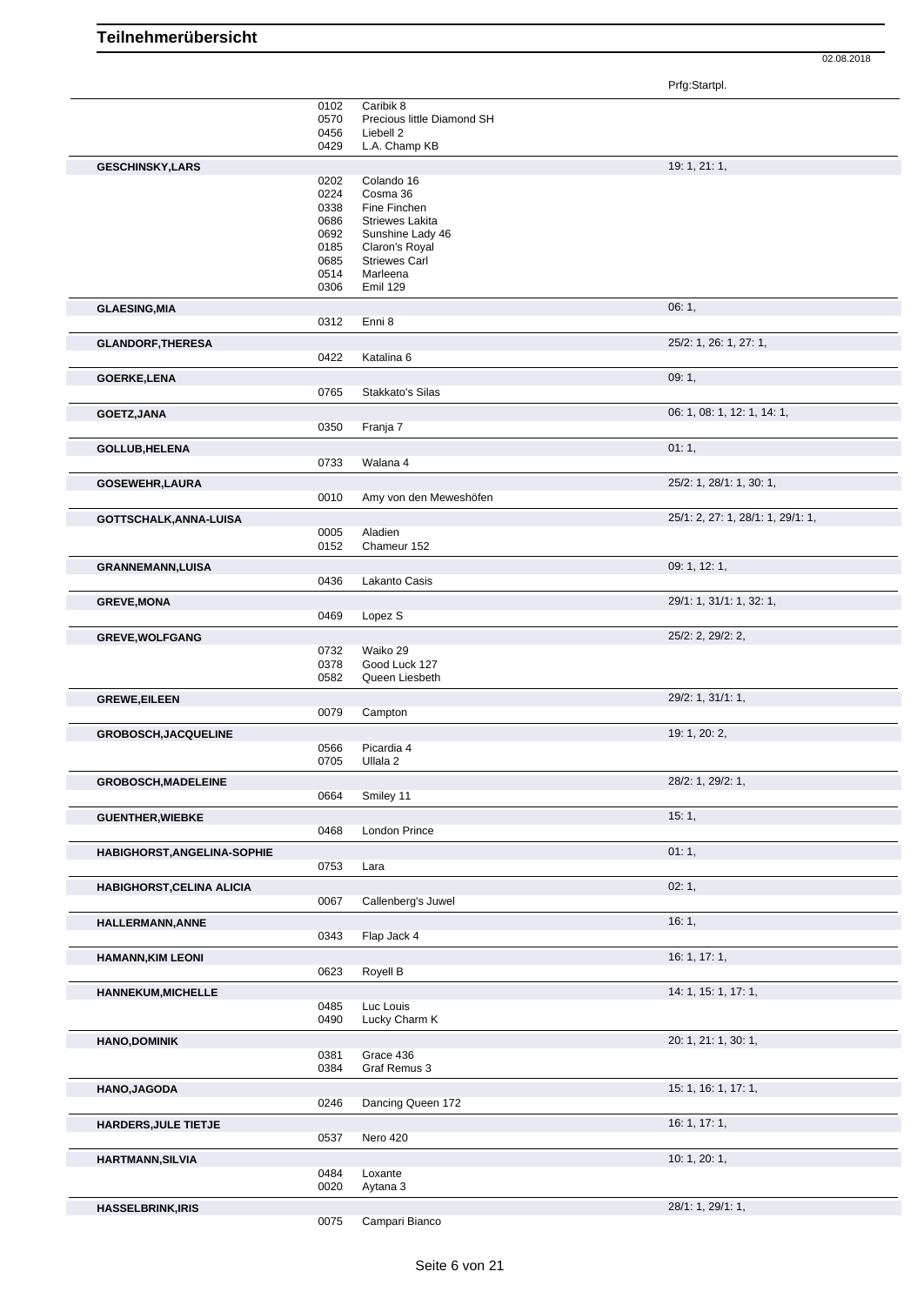|                            |              |                                  | Prfg:Startpl.                                           |
|----------------------------|--------------|----------------------------------|---------------------------------------------------------|
| <b>HEGGEMEIER, DESIREE</b> |              |                                  | 08: 1, 09: 1, 23/1: 1, 24: 1,                           |
| <b>HEIDER, HENNING</b>     | 0310         | Emma 314                         | 24: 1, 25/1: 2, 26: 1, 27: 2, 29/1: 1, 30:              |
|                            |              |                                  | 1,                                                      |
|                            | 0639<br>0632 | Saturius 2<br>Samurai 502        |                                                         |
| <b>HEIDMEYER, NATALIE</b>  |              |                                  | 26: 1, 27: 1, 30: 1,                                    |
|                            | 0057<br>0134 | Caillou 25<br>Catweasle 3        |                                                         |
| <b>HEIMRICH, MANDY</b>     |              |                                  | 08: 1, 09: 1, 23/1: 1,                                  |
|                            | 0722         | Very Girly                       |                                                         |
| <b>HEINEKING, THOMAS</b>   |              |                                  | 19: 2, 20: 3, 21: 3, 22: 2, 29/2: 1, 31/2:<br>2, 32: 2, |
|                            | 0304         | <b>Elfe 204</b>                  |                                                         |
|                            | 0498<br>0174 | Lunes 9<br>Chittah               |                                                         |
|                            | 0483         | Lousito                          |                                                         |
|                            | 0419         | Kaira 21                         |                                                         |
|                            | 0528         | My Ferrari                       |                                                         |
|                            | 0133         | Catoki's Lüd S                   |                                                         |
|                            | 0036         | Bexx Bariolé                     |                                                         |
|                            | 0191         | Clueso 22                        |                                                         |
|                            | 0532         | Nasall 3                         |                                                         |
|                            | 0347         | Floristo 3                       |                                                         |
|                            | 0598         | Quix 4                           |                                                         |
|                            | 0290         | Donizetti 42                     |                                                         |
|                            | 0216         | Corfino Burme                    |                                                         |
|                            | 0467         | Londina 3                        |                                                         |
|                            | 0643         | Scarpa                           |                                                         |
|                            | 0684         | <b>Street Life</b>               |                                                         |
|                            | 0476         | Lorpito                          |                                                         |
|                            | 0136         | Caya 48                          |                                                         |
|                            | 0560         | Pepe 318                         |                                                         |
|                            | 0123         | Casper de luxe 5                 |                                                         |
|                            | 0070         | Calmira 4                        |                                                         |
|                            | 0478         | Lorssini                         |                                                         |
|                            | 0087         | Capitan Canto                    |                                                         |
|                            | 0261         | Demet Luke                       |                                                         |
|                            | 0020         | Aytana 3                         |                                                         |
|                            | 0414         | Iwan 153                         |                                                         |
|                            | 0097         | Caramello 32                     |                                                         |
|                            | 0500         | Lyon 50                          |                                                         |
|                            | 0477         | Lorris 4                         |                                                         |
|                            | 0487<br>0544 | Lucaboo<br>Numax                 |                                                         |
|                            | 0262         | Demet Lynzee                     |                                                         |
|                            | 0348         | <b>Fox 87</b>                    |                                                         |
|                            | 0701         | Tenor's Perle                    |                                                         |
|                            | 0095         | Caramba 104                      |                                                         |
| <b>HEINEKING, TIPPI</b>    |              |                                  | 08: 2, 09: 2,                                           |
|                            | 0525<br>0506 | <b>Mona 1523</b><br>Mad Max WE 2 |                                                         |
| <b>HELD, MELISSA</b>       |              |                                  | 13: 1, 14: 1,                                           |
|                            | 0033         | Berlinale 4                      |                                                         |
| <b>HELFSGOTT, LENA</b>     |              |                                  | 17:1,                                                   |
|                            | 0392         | Happy Day 81                     |                                                         |
| <b>HENKEL, SASKIA</b>      | 0539         | Nils Holgersson 5                | 25/2: 1, 28/1: 1, 29/1: 1, 30: 1,                       |
| HENTSCHEL, ALISSA          |              |                                  | 03: 1, 05: 1,                                           |
|                            | 0761         | Harry                            |                                                         |
| <b>HINNERS, KATRIN</b>     |              |                                  | 15:1,                                                   |
|                            | 0284         | Dolce Vita 210                   |                                                         |
| <b>HINTZE, SIMONE</b>      | 0432         | La Leonessa                      | 15:1,                                                   |
| HINZ-MOHRMANN, ALEXANDRA   |              |                                  | 21: 1, 25/2: 1, 26: 1, 27: 1, 28/2: 2,                  |
|                            | 0215         | Copy Kill                        | 29/2: 1, 30: 1,                                         |
|                            | 0011         | Anaconchina                      |                                                         |
|                            | 0631         | Sam Shafishuna                   |                                                         |
|                            | 0656         | Simbriko Joe                     |                                                         |
|                            | 0391         | Gwandarino Geingob               |                                                         |
|                            | 0630         | Salut Soleil 2                   |                                                         |
| HOCHMUTH, JESSICA          |              |                                  | 08:1,                                                   |
|                            | 0243         | Dakota 429                       |                                                         |
| HOELTERS, ANGELA           |              |                                  | 15: 1, 17: 1,                                           |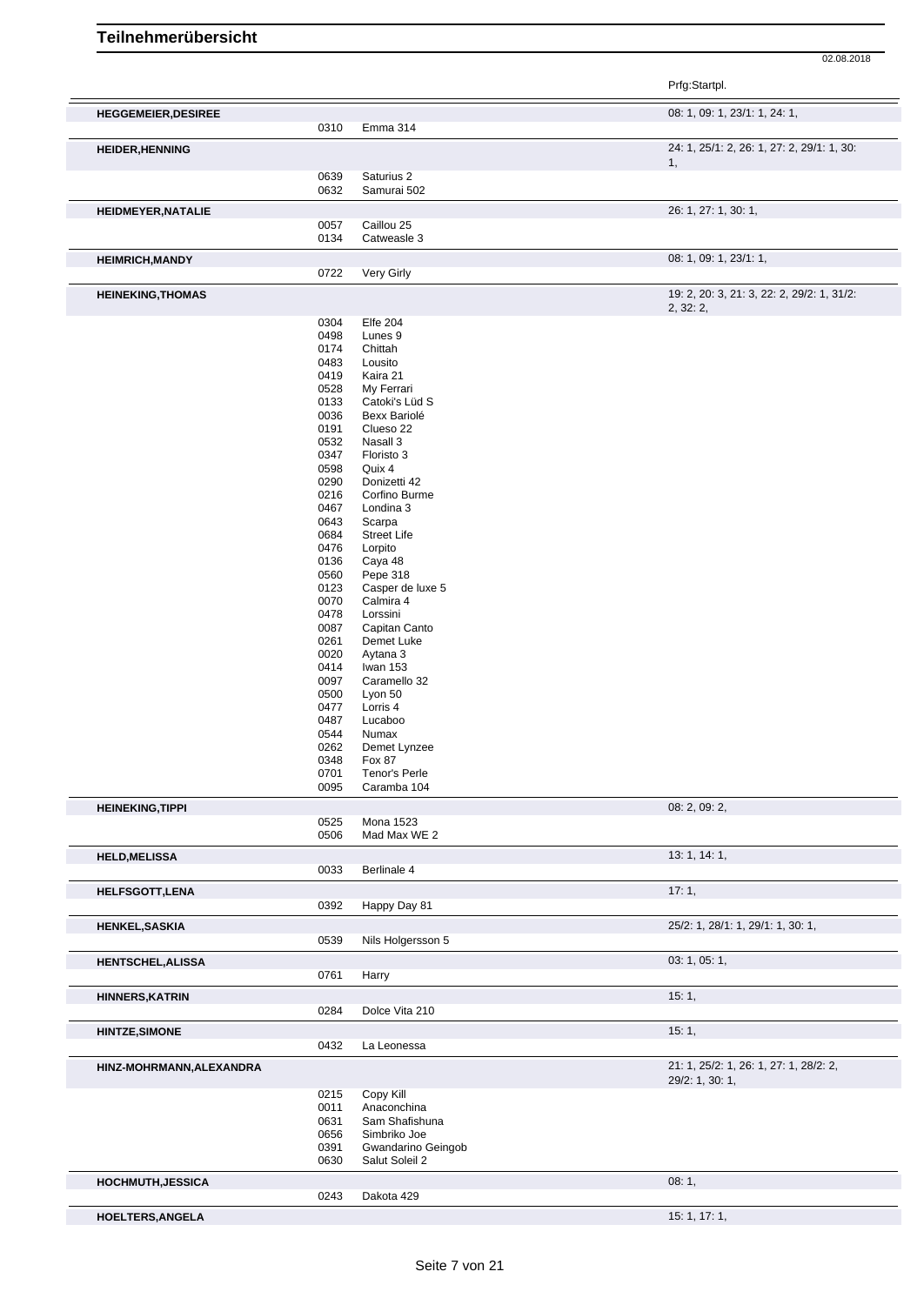Prfg:Startpl.

|                              | 0265<br>0633 | Deville 2<br>San Diego 178  |                                                           |
|------------------------------|--------------|-----------------------------|-----------------------------------------------------------|
| <b>HOLLE, DIETMAR</b>        |              |                             | 19: 1, 20: 1, 29/2: 2, 31/2: 2, 32: 2,                    |
|                              | 0120         | Cascada H                   |                                                           |
|                              | 0018         | Arlette H                   |                                                           |
|                              | 0389         | Griseldis 51                |                                                           |
| <b>HOLLWEG,LISA</b>          |              |                             | 23/2: 2, 24: 2, 26: 1, 27: 1,                             |
|                              | 0171         | Chiclana 6                  |                                                           |
|                              | 0717         | Vasco S                     |                                                           |
|                              | 0197         | Coco Chanel 242             |                                                           |
| <b>HOPMEIER, LENA</b>        |              |                             | 10: 1, 15: 1,                                             |
|                              | 0257         | Delgado 70                  |                                                           |
|                              |              |                             |                                                           |
| <b>HORMANN, ANNE CAROLIN</b> |              |                             | 10: 2, 25/2: 1, 26: 1, 27: 1, 29/2: 1,<br>31/2: 1, 32: 1, |
|                              | 0648         | See you later HRH           |                                                           |
|                              | 0027         | Beau Supreme HRH            |                                                           |
|                              | 0697         | Sweet Dardanella HRH        |                                                           |
|                              | 0524         | Modesty Blaise JHH          |                                                           |
|                              | 0280         | Diego Forlan HRH            |                                                           |
|                              | 0509         | Magic Moment HRH            |                                                           |
|                              | 0297         | Dulcinea HRH                |                                                           |
| <b>HORMANN, JESSIKA</b>      |              |                             | 24: 1, 25/1: 1,                                           |
|                              | 0311         | Energy 15                   |                                                           |
| <b>HORSTMANN, EMELIE</b>     |              |                             | 06: 1, 08: 1,                                             |
|                              | 0763         | Lisha's Prince              |                                                           |
| <b>HUERZELER, NICOLAS</b>    |              |                             | 19: 2, 20: 2, 21: 1, 31/2: 1, 32: 1,                      |
|                              | 0304         | Elfe 204                    |                                                           |
|                              | 0483         | Lousito                     |                                                           |
|                              | 0419         | Kaira 21                    |                                                           |
|                              | 0528         | My Ferrari                  |                                                           |
|                              | 0036         | Bexx Bariolé                |                                                           |
|                              | 0191         | Clueso 22                   |                                                           |
|                              | 0598         | Quix 4                      |                                                           |
|                              | 0290<br>0467 | Donizetti 42<br>Londina 3   |                                                           |
|                              | 0643         | Scarpa                      |                                                           |
|                              | 0476         | Lorpito                     |                                                           |
|                              | 0136         | Caya 48                     |                                                           |
|                              | 0560         | Pepe 318                    |                                                           |
|                              | 0123         | Casper de luxe 5            |                                                           |
|                              | 0070         | Calmira 4                   |                                                           |
|                              | 0478         | Lorssini                    |                                                           |
|                              | 0087<br>0261 | Capitan Canto<br>Demet Luke |                                                           |
|                              | 0020         | Aytana 3                    |                                                           |
|                              | 0097         | Caramello 32                |                                                           |
|                              | 0544         | Numax                       |                                                           |
|                              | 0262         | Demet Lynzee                |                                                           |
|                              | 0701         | Tenor's Perle               |                                                           |
|                              | 0095         | Caramba 104                 |                                                           |
| <b>HUESEMANN, HEINER</b>     |              |                             | 29/1: 1, 30: 1, 31/1: 1,                                  |
|                              | 0068         | Callistro H                 |                                                           |
| <b>HUESEMANN, HENRIK</b>     |              |                             | 30: 1, 32: 1,                                             |
|                              | 0091         | Caprice 522                 |                                                           |
|                              | 0439         | Lamara 24                   |                                                           |
| <b>HUNTE, ANDREA</b>         |              |                             | 14:1,                                                     |
|                              | 0054         | <b>Burberry H</b>           |                                                           |
|                              | 0661         | Sir Snoopy H                |                                                           |
| HUNTE, MARIE-CHRISTIN        |              |                             | 14:1,                                                     |
|                              | 0739         | Wienna Caprice 2            |                                                           |
|                              |              |                             | 17:2,                                                     |
| HUTH, HELENE                 | 0346         | Florencia 23                |                                                           |
|                              | 0247         | Danny Bo                    |                                                           |
|                              |              |                             |                                                           |
| <b>HUTH, PIA</b>             | 0346         | Florencia 23                | 16:1,                                                     |
|                              |              |                             |                                                           |
| <b>IBEKWE,LEAH</b>           |              |                             | 06: 1, 14: 1, 15: 1,                                      |
|                              | 0604         | Raminus Last Son            |                                                           |
| <b>IGGENA, MADELEINE</b>     |              |                             | 31/2:1,                                                   |
|                              | 0774         | Shutterboy                  |                                                           |
| <b>IMMOOR, MONIQUE</b>       |              |                             | 10:1, 11:1,                                               |
|                              | 0250         | Darcy 19                    |                                                           |
|                              | 0022         | Bakir 5                     |                                                           |
|                              | 0337         | Finch Hatton 10             |                                                           |
|                              | 0295         | Dream Catcher 16            |                                                           |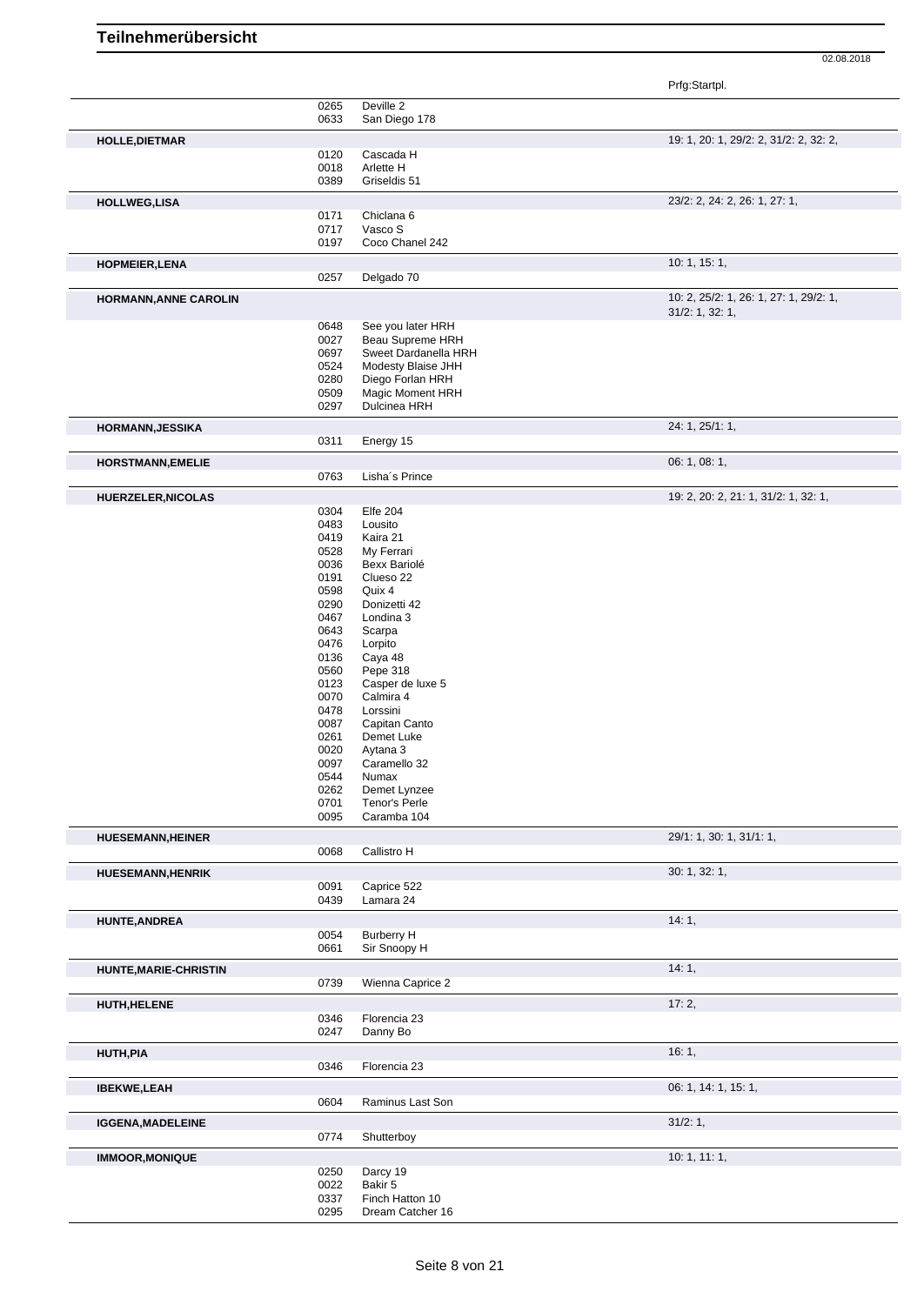|                            |              |                                    | Prfg:Startpl.                      |
|----------------------------|--------------|------------------------------------|------------------------------------|
| <b>ISMER DR., JULIA</b>    |              |                                    | 18:1,                              |
|                            | 0785         | Haskia 3                           |                                    |
| <b>ISMER, ANIK</b>         | 0759         | Balou's Little Lady                | 03: 1, 04: 1, 05: 1,               |
|                            | 0523         | Miss Moneypenny 48                 |                                    |
|                            | 0555         | Palina WS                          |                                    |
| <b>ISRAEL, MARA</b>        |              |                                    | 26: 1, 27: 1,                      |
|                            | 0057         | Caillou 25                         |                                    |
| JAHR,MAY-BRITT             | 0073         | Camilla 148                        | 24:1,                              |
|                            |              |                                    | 04: 1, 12: 1, 13: 1, 14: 1, 15: 1, |
| JAKOBOWSKI, HANNAH         | 0025         | <b>Barny Blue</b>                  |                                    |
| <b>JOCHIMS, ANTONIA</b>    |              |                                    | 28/1: 1, 29/1: 1,                  |
|                            | 0383         | Graf Galiano                       |                                    |
| <b>JONAS, CAROLIN</b>      |              |                                    | 28/2: 1, 29/2: 1,                  |
|                            | 0561         | Pepita M                           |                                    |
| KALUZA,ÂLIYA               |              |                                    | 02: 1, 03: 1,                      |
|                            | 0475         | Lorena                             |                                    |
| KAMMANN, JOHANNA           |              |                                    | 13:1,                              |
|                            | 0289         | Donallt Dee Dee Black              |                                    |
| <b>KANOWSKI,KYRA</b>       |              |                                    | 16: 1, 17: 1, 23/1: 1, 24: 1,      |
|                            | 0416<br>0658 | Josefine Baker 2<br>Sir Francis K. |                                    |
| <b>KAROW,TABEA</b>         |              |                                    | 13:1,                              |
|                            | 0563         | Perry Lee 4                        |                                    |
| <b>KASCHUBE,PIA</b>        |              |                                    | 16: 1, 28/1: 1, 29/1: 1,           |
|                            | 0730         | Volker van Busse                   |                                    |
| <b>KAST,JANINA</b>         |              |                                    | 13:1, 14:1,                        |
|                            | 0696         | Suse's Sternschnuppe               |                                    |
| <b>KATHMANN,LISA</b>       |              |                                    | 23/1: 1, 24: 1,                    |
|                            | 0398         | Hello Likki BS                     |                                    |
| KELLERMANN, JANA           |              |                                    | 14: 1, 23/1: 1, 24: 1,             |
|                            | 0222<br>0481 | Corvinus R<br>Louis D'Agron        |                                    |
|                            |              |                                    | 04:1,                              |
| <b>KENNEWEG, CLAUDIA</b>   | 0764         | Montijna                           |                                    |
| <b>KEPPLER, SARAH</b>      |              |                                    | 13: 1, 28/1: 1, 29/1: 1,           |
|                            | 0470         | Lord 1131                          |                                    |
| <b>KIEL, KIM FELICITAS</b> |              |                                    | 23/1:1,                            |
|                            | 0243         | Dakota 429                         |                                    |
| KIENZ, MARIAM              |              |                                    | $31/2$ : 1, 32: 1,                 |
|                            | 0605         | Rascudo                            |                                    |
| <b>KLANKE,LUKAS</b>        |              |                                    | 26: 1, 27: 1, 30: 1,               |
|                            | 0105         | Carla Bruni 4                      |                                    |
| <b>KNAPP,SOFIA</b>         |              |                                    | 23/2: 1, 28/1: 1,                  |
|                            | 0081         | Candy R                            |                                    |
| <b>KNIPPING, KYRA</b>      | 0458         | Lindsay 22                         | 24: 1, 28/1: 1,                    |
|                            |              |                                    |                                    |
| KOCH, AMELIA               | 0622         | Royal Lady 48                      | 02:1,                              |
| KOCH, HEIKO                |              |                                    | : 0,                               |
|                            | 0715         | Van Helsing 9                      |                                    |
|                            | 0602         | Ramba Zamba on the Rock            |                                    |
| KOCH, MAYA CHARLOTTE       |              |                                    | 02: 1, 03: 1,                      |
|                            |              |                                    |                                    |
| KOCH, PIA SOPHIE           |              |                                    | 03: 1, 05: 1, 06: 1, 07: 1,        |
|                            |              |                                    |                                    |
| <b>KOCH, RAINER</b>        |              |                                    | 25/2: 1, 27: 1, 29/1: 1,           |
|                            | 0642         | Scarlett 635                       |                                    |
| <b>KOEBKE, MAIKE</b>       | 0786         | Flocke 286                         | 02:1,                              |
|                            |              |                                    | 02: 1, 05: 1,                      |
| <b>KOEBKE, MARIE</b>       | 0786         | Flocke 286                         |                                    |
| KOEHLER, LEA               |              |                                    | 16: 1, 17: 1,                      |
|                            | 0292         | Dorian Gray 55                     |                                    |
| <b>KOENEMANN, NICOLE</b>   |              |                                    | $31/2$ : 1, 32: 1,                 |
|                            |              |                                    |                                    |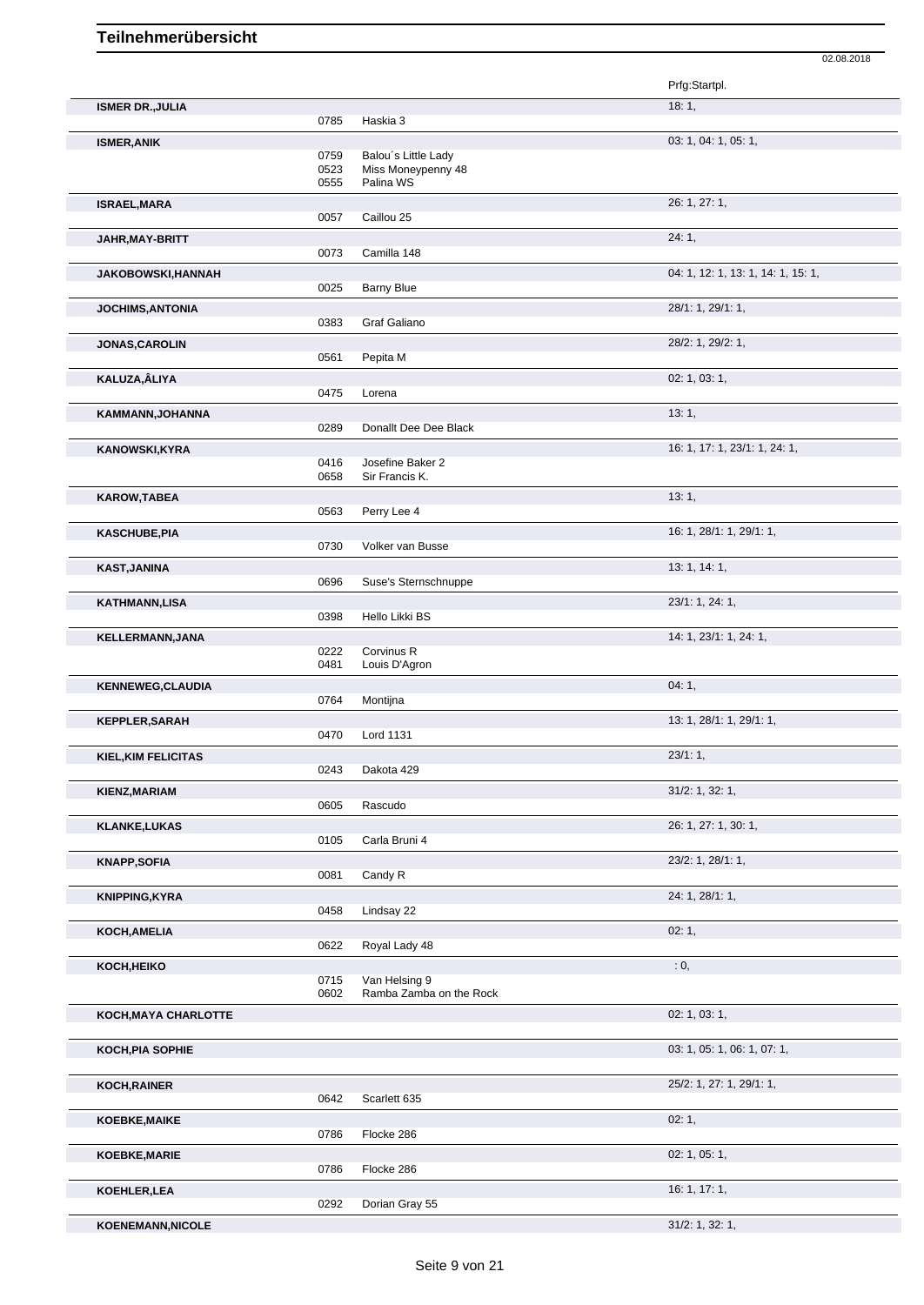| 0580<br>Quasimodo 21<br>14: 1, 15: 1,<br><b>KOENEMANN, SVENJA</b><br>Sir Oberon<br>0660<br>17:1,<br>KOERBER, KATHARINA<br>0637<br>Santiago B 3<br>10: 1, 14: 1,<br><b>KOESTER, JANINE</b><br>0264<br>Despacito 10<br>19: 1, 20: 2, 21: 2, 22: 1,<br>KOOLS, JASPER<br>0541<br>Now and Ever<br>0545<br>Numberless<br>0058<br>Caillou 52<br>0178<br>Chriszi<br>03: 1, 05: 1,<br>KORNHERR, MARTJE<br>0767<br>Coco Chanel 186<br>23/2: 1, 24: 1, 25/1: 1,<br>KORTENBRUCK, JACQUELINE<br>Centonella 3<br>0145<br>01:1,<br><b>KORTWIG,LENA</b><br>0613<br>Robin S7<br>09:1,<br><b>KRAUSE, AILEEN</b><br>0622<br>Royal Lady 48<br>23/2: 1, 24: 1,<br><b>KRAUSE, DOROTHEA</b><br>0173<br>Chilli Joe K<br>03: 1, 05: 1, 06: 1, 07: 1, 08: 1,<br><b>KRAUSE, MALENA</b><br>0563<br>Perry Lee 4<br>10: 2, 11: 1,<br>KREITEL-HABERHAUFFE, ANJA<br>0669<br>Special Effect 5<br>0644<br>Scato 6<br>0440<br>Lara 576<br>0029<br>Bella Fee 3<br>0317<br>Et voilá Emma<br>0305<br>Elvis <sub>G</sub><br>Caramel on Top<br>0096<br>0325<br>Fastnet Rock A<br>16:1,<br>0251<br>Daresalam Max<br>0341<br>Fire and Ice 15<br>0485<br>Luc Louis<br>0229<br>Cracker Jack E<br>0035<br>Best of Bodo<br>0490<br>Lucky Charm K<br>0529<br>Nancho's Naketano<br>0326<br>Fee V.<br>0122<br>Caspar Kunterbunt<br>0244<br>Dance Dark<br>0513<br>Markani<br>09: 1, 24: 1,<br>Eskarda<br>0315<br>03: 1, 04: 1, 06: 1, 08: 1,<br>20: 1, 21: 1,<br>0085<br>Capi jumps high K<br>0116<br>Cary Grant K<br>23/2: 1, 24: 1,<br>0371<br>Giscayo H<br>08: 1, 09: 1, 23/1: 1, 24: 1,<br><b>KRUSE, SVENJA</b><br>Cassina 83<br>0127<br>0527<br>Mr.Bombastic 9<br>05: 1, 06: 1,<br>KUNZE, EMILY-MADLIN<br>0760<br>Chestnut Boy van Tinkerstal<br>11:1,<br><b>KURING, RABEA</b><br>0681<br>Stiefellinus<br>25/1: 1, 26: 1, 27: 1,<br><b>LACKAS, PATRICIA</b><br>0727<br>Vita 19<br>0683<br>Stratego FH<br>0314<br>Esculan L<br>25/2: 1, 27: 1, 28/2: 1, 29/2: 1, 30: 1,<br>0313<br>Enville<br>28/2: 1, 29/2: 1, 30: 1, 31/1: 1, 32: 1,<br>0126<br>Cassie de Silver<br>0449<br>Lemon on the Rocks |                          |  | Prfg:Startpl. |
|----------------------------------------------------------------------------------------------------------------------------------------------------------------------------------------------------------------------------------------------------------------------------------------------------------------------------------------------------------------------------------------------------------------------------------------------------------------------------------------------------------------------------------------------------------------------------------------------------------------------------------------------------------------------------------------------------------------------------------------------------------------------------------------------------------------------------------------------------------------------------------------------------------------------------------------------------------------------------------------------------------------------------------------------------------------------------------------------------------------------------------------------------------------------------------------------------------------------------------------------------------------------------------------------------------------------------------------------------------------------------------------------------------------------------------------------------------------------------------------------------------------------------------------------------------------------------------------------------------------------------------------------------------------------------------------------------------------------------------------------------------------------------------------------------------------------------------------------------------------------------------------------------------------------------------------------------------------------------------------------------------------------------------------------------|--------------------------|--|---------------|
|                                                                                                                                                                                                                                                                                                                                                                                                                                                                                                                                                                                                                                                                                                                                                                                                                                                                                                                                                                                                                                                                                                                                                                                                                                                                                                                                                                                                                                                                                                                                                                                                                                                                                                                                                                                                                                                                                                                                                                                                                                                    |                          |  |               |
|                                                                                                                                                                                                                                                                                                                                                                                                                                                                                                                                                                                                                                                                                                                                                                                                                                                                                                                                                                                                                                                                                                                                                                                                                                                                                                                                                                                                                                                                                                                                                                                                                                                                                                                                                                                                                                                                                                                                                                                                                                                    |                          |  |               |
|                                                                                                                                                                                                                                                                                                                                                                                                                                                                                                                                                                                                                                                                                                                                                                                                                                                                                                                                                                                                                                                                                                                                                                                                                                                                                                                                                                                                                                                                                                                                                                                                                                                                                                                                                                                                                                                                                                                                                                                                                                                    |                          |  |               |
|                                                                                                                                                                                                                                                                                                                                                                                                                                                                                                                                                                                                                                                                                                                                                                                                                                                                                                                                                                                                                                                                                                                                                                                                                                                                                                                                                                                                                                                                                                                                                                                                                                                                                                                                                                                                                                                                                                                                                                                                                                                    |                          |  |               |
|                                                                                                                                                                                                                                                                                                                                                                                                                                                                                                                                                                                                                                                                                                                                                                                                                                                                                                                                                                                                                                                                                                                                                                                                                                                                                                                                                                                                                                                                                                                                                                                                                                                                                                                                                                                                                                                                                                                                                                                                                                                    |                          |  |               |
|                                                                                                                                                                                                                                                                                                                                                                                                                                                                                                                                                                                                                                                                                                                                                                                                                                                                                                                                                                                                                                                                                                                                                                                                                                                                                                                                                                                                                                                                                                                                                                                                                                                                                                                                                                                                                                                                                                                                                                                                                                                    |                          |  |               |
|                                                                                                                                                                                                                                                                                                                                                                                                                                                                                                                                                                                                                                                                                                                                                                                                                                                                                                                                                                                                                                                                                                                                                                                                                                                                                                                                                                                                                                                                                                                                                                                                                                                                                                                                                                                                                                                                                                                                                                                                                                                    |                          |  |               |
|                                                                                                                                                                                                                                                                                                                                                                                                                                                                                                                                                                                                                                                                                                                                                                                                                                                                                                                                                                                                                                                                                                                                                                                                                                                                                                                                                                                                                                                                                                                                                                                                                                                                                                                                                                                                                                                                                                                                                                                                                                                    |                          |  |               |
|                                                                                                                                                                                                                                                                                                                                                                                                                                                                                                                                                                                                                                                                                                                                                                                                                                                                                                                                                                                                                                                                                                                                                                                                                                                                                                                                                                                                                                                                                                                                                                                                                                                                                                                                                                                                                                                                                                                                                                                                                                                    |                          |  |               |
|                                                                                                                                                                                                                                                                                                                                                                                                                                                                                                                                                                                                                                                                                                                                                                                                                                                                                                                                                                                                                                                                                                                                                                                                                                                                                                                                                                                                                                                                                                                                                                                                                                                                                                                                                                                                                                                                                                                                                                                                                                                    |                          |  |               |
|                                                                                                                                                                                                                                                                                                                                                                                                                                                                                                                                                                                                                                                                                                                                                                                                                                                                                                                                                                                                                                                                                                                                                                                                                                                                                                                                                                                                                                                                                                                                                                                                                                                                                                                                                                                                                                                                                                                                                                                                                                                    |                          |  |               |
|                                                                                                                                                                                                                                                                                                                                                                                                                                                                                                                                                                                                                                                                                                                                                                                                                                                                                                                                                                                                                                                                                                                                                                                                                                                                                                                                                                                                                                                                                                                                                                                                                                                                                                                                                                                                                                                                                                                                                                                                                                                    |                          |  |               |
|                                                                                                                                                                                                                                                                                                                                                                                                                                                                                                                                                                                                                                                                                                                                                                                                                                                                                                                                                                                                                                                                                                                                                                                                                                                                                                                                                                                                                                                                                                                                                                                                                                                                                                                                                                                                                                                                                                                                                                                                                                                    |                          |  |               |
|                                                                                                                                                                                                                                                                                                                                                                                                                                                                                                                                                                                                                                                                                                                                                                                                                                                                                                                                                                                                                                                                                                                                                                                                                                                                                                                                                                                                                                                                                                                                                                                                                                                                                                                                                                                                                                                                                                                                                                                                                                                    |                          |  |               |
|                                                                                                                                                                                                                                                                                                                                                                                                                                                                                                                                                                                                                                                                                                                                                                                                                                                                                                                                                                                                                                                                                                                                                                                                                                                                                                                                                                                                                                                                                                                                                                                                                                                                                                                                                                                                                                                                                                                                                                                                                                                    |                          |  |               |
|                                                                                                                                                                                                                                                                                                                                                                                                                                                                                                                                                                                                                                                                                                                                                                                                                                                                                                                                                                                                                                                                                                                                                                                                                                                                                                                                                                                                                                                                                                                                                                                                                                                                                                                                                                                                                                                                                                                                                                                                                                                    |                          |  |               |
|                                                                                                                                                                                                                                                                                                                                                                                                                                                                                                                                                                                                                                                                                                                                                                                                                                                                                                                                                                                                                                                                                                                                                                                                                                                                                                                                                                                                                                                                                                                                                                                                                                                                                                                                                                                                                                                                                                                                                                                                                                                    |                          |  |               |
|                                                                                                                                                                                                                                                                                                                                                                                                                                                                                                                                                                                                                                                                                                                                                                                                                                                                                                                                                                                                                                                                                                                                                                                                                                                                                                                                                                                                                                                                                                                                                                                                                                                                                                                                                                                                                                                                                                                                                                                                                                                    |                          |  |               |
|                                                                                                                                                                                                                                                                                                                                                                                                                                                                                                                                                                                                                                                                                                                                                                                                                                                                                                                                                                                                                                                                                                                                                                                                                                                                                                                                                                                                                                                                                                                                                                                                                                                                                                                                                                                                                                                                                                                                                                                                                                                    |                          |  |               |
|                                                                                                                                                                                                                                                                                                                                                                                                                                                                                                                                                                                                                                                                                                                                                                                                                                                                                                                                                                                                                                                                                                                                                                                                                                                                                                                                                                                                                                                                                                                                                                                                                                                                                                                                                                                                                                                                                                                                                                                                                                                    |                          |  |               |
|                                                                                                                                                                                                                                                                                                                                                                                                                                                                                                                                                                                                                                                                                                                                                                                                                                                                                                                                                                                                                                                                                                                                                                                                                                                                                                                                                                                                                                                                                                                                                                                                                                                                                                                                                                                                                                                                                                                                                                                                                                                    |                          |  |               |
|                                                                                                                                                                                                                                                                                                                                                                                                                                                                                                                                                                                                                                                                                                                                                                                                                                                                                                                                                                                                                                                                                                                                                                                                                                                                                                                                                                                                                                                                                                                                                                                                                                                                                                                                                                                                                                                                                                                                                                                                                                                    |                          |  |               |
|                                                                                                                                                                                                                                                                                                                                                                                                                                                                                                                                                                                                                                                                                                                                                                                                                                                                                                                                                                                                                                                                                                                                                                                                                                                                                                                                                                                                                                                                                                                                                                                                                                                                                                                                                                                                                                                                                                                                                                                                                                                    |                          |  |               |
|                                                                                                                                                                                                                                                                                                                                                                                                                                                                                                                                                                                                                                                                                                                                                                                                                                                                                                                                                                                                                                                                                                                                                                                                                                                                                                                                                                                                                                                                                                                                                                                                                                                                                                                                                                                                                                                                                                                                                                                                                                                    |                          |  |               |
|                                                                                                                                                                                                                                                                                                                                                                                                                                                                                                                                                                                                                                                                                                                                                                                                                                                                                                                                                                                                                                                                                                                                                                                                                                                                                                                                                                                                                                                                                                                                                                                                                                                                                                                                                                                                                                                                                                                                                                                                                                                    |                          |  |               |
|                                                                                                                                                                                                                                                                                                                                                                                                                                                                                                                                                                                                                                                                                                                                                                                                                                                                                                                                                                                                                                                                                                                                                                                                                                                                                                                                                                                                                                                                                                                                                                                                                                                                                                                                                                                                                                                                                                                                                                                                                                                    |                          |  |               |
|                                                                                                                                                                                                                                                                                                                                                                                                                                                                                                                                                                                                                                                                                                                                                                                                                                                                                                                                                                                                                                                                                                                                                                                                                                                                                                                                                                                                                                                                                                                                                                                                                                                                                                                                                                                                                                                                                                                                                                                                                                                    |                          |  |               |
|                                                                                                                                                                                                                                                                                                                                                                                                                                                                                                                                                                                                                                                                                                                                                                                                                                                                                                                                                                                                                                                                                                                                                                                                                                                                                                                                                                                                                                                                                                                                                                                                                                                                                                                                                                                                                                                                                                                                                                                                                                                    |                          |  |               |
|                                                                                                                                                                                                                                                                                                                                                                                                                                                                                                                                                                                                                                                                                                                                                                                                                                                                                                                                                                                                                                                                                                                                                                                                                                                                                                                                                                                                                                                                                                                                                                                                                                                                                                                                                                                                                                                                                                                                                                                                                                                    |                          |  |               |
|                                                                                                                                                                                                                                                                                                                                                                                                                                                                                                                                                                                                                                                                                                                                                                                                                                                                                                                                                                                                                                                                                                                                                                                                                                                                                                                                                                                                                                                                                                                                                                                                                                                                                                                                                                                                                                                                                                                                                                                                                                                    |                          |  |               |
|                                                                                                                                                                                                                                                                                                                                                                                                                                                                                                                                                                                                                                                                                                                                                                                                                                                                                                                                                                                                                                                                                                                                                                                                                                                                                                                                                                                                                                                                                                                                                                                                                                                                                                                                                                                                                                                                                                                                                                                                                                                    |                          |  |               |
|                                                                                                                                                                                                                                                                                                                                                                                                                                                                                                                                                                                                                                                                                                                                                                                                                                                                                                                                                                                                                                                                                                                                                                                                                                                                                                                                                                                                                                                                                                                                                                                                                                                                                                                                                                                                                                                                                                                                                                                                                                                    | KREITEL-HABERHAUFFE,LISA |  |               |
|                                                                                                                                                                                                                                                                                                                                                                                                                                                                                                                                                                                                                                                                                                                                                                                                                                                                                                                                                                                                                                                                                                                                                                                                                                                                                                                                                                                                                                                                                                                                                                                                                                                                                                                                                                                                                                                                                                                                                                                                                                                    |                          |  |               |
|                                                                                                                                                                                                                                                                                                                                                                                                                                                                                                                                                                                                                                                                                                                                                                                                                                                                                                                                                                                                                                                                                                                                                                                                                                                                                                                                                                                                                                                                                                                                                                                                                                                                                                                                                                                                                                                                                                                                                                                                                                                    |                          |  |               |
|                                                                                                                                                                                                                                                                                                                                                                                                                                                                                                                                                                                                                                                                                                                                                                                                                                                                                                                                                                                                                                                                                                                                                                                                                                                                                                                                                                                                                                                                                                                                                                                                                                                                                                                                                                                                                                                                                                                                                                                                                                                    |                          |  |               |
|                                                                                                                                                                                                                                                                                                                                                                                                                                                                                                                                                                                                                                                                                                                                                                                                                                                                                                                                                                                                                                                                                                                                                                                                                                                                                                                                                                                                                                                                                                                                                                                                                                                                                                                                                                                                                                                                                                                                                                                                                                                    |                          |  |               |
|                                                                                                                                                                                                                                                                                                                                                                                                                                                                                                                                                                                                                                                                                                                                                                                                                                                                                                                                                                                                                                                                                                                                                                                                                                                                                                                                                                                                                                                                                                                                                                                                                                                                                                                                                                                                                                                                                                                                                                                                                                                    |                          |  |               |
|                                                                                                                                                                                                                                                                                                                                                                                                                                                                                                                                                                                                                                                                                                                                                                                                                                                                                                                                                                                                                                                                                                                                                                                                                                                                                                                                                                                                                                                                                                                                                                                                                                                                                                                                                                                                                                                                                                                                                                                                                                                    |                          |  |               |
|                                                                                                                                                                                                                                                                                                                                                                                                                                                                                                                                                                                                                                                                                                                                                                                                                                                                                                                                                                                                                                                                                                                                                                                                                                                                                                                                                                                                                                                                                                                                                                                                                                                                                                                                                                                                                                                                                                                                                                                                                                                    |                          |  |               |
|                                                                                                                                                                                                                                                                                                                                                                                                                                                                                                                                                                                                                                                                                                                                                                                                                                                                                                                                                                                                                                                                                                                                                                                                                                                                                                                                                                                                                                                                                                                                                                                                                                                                                                                                                                                                                                                                                                                                                                                                                                                    |                          |  |               |
|                                                                                                                                                                                                                                                                                                                                                                                                                                                                                                                                                                                                                                                                                                                                                                                                                                                                                                                                                                                                                                                                                                                                                                                                                                                                                                                                                                                                                                                                                                                                                                                                                                                                                                                                                                                                                                                                                                                                                                                                                                                    |                          |  |               |
|                                                                                                                                                                                                                                                                                                                                                                                                                                                                                                                                                                                                                                                                                                                                                                                                                                                                                                                                                                                                                                                                                                                                                                                                                                                                                                                                                                                                                                                                                                                                                                                                                                                                                                                                                                                                                                                                                                                                                                                                                                                    | <b>KROHNE, JENNIFER</b>  |  |               |
|                                                                                                                                                                                                                                                                                                                                                                                                                                                                                                                                                                                                                                                                                                                                                                                                                                                                                                                                                                                                                                                                                                                                                                                                                                                                                                                                                                                                                                                                                                                                                                                                                                                                                                                                                                                                                                                                                                                                                                                                                                                    |                          |  |               |
|                                                                                                                                                                                                                                                                                                                                                                                                                                                                                                                                                                                                                                                                                                                                                                                                                                                                                                                                                                                                                                                                                                                                                                                                                                                                                                                                                                                                                                                                                                                                                                                                                                                                                                                                                                                                                                                                                                                                                                                                                                                    | <b>KRUEGER, MICHELLE</b> |  |               |
|                                                                                                                                                                                                                                                                                                                                                                                                                                                                                                                                                                                                                                                                                                                                                                                                                                                                                                                                                                                                                                                                                                                                                                                                                                                                                                                                                                                                                                                                                                                                                                                                                                                                                                                                                                                                                                                                                                                                                                                                                                                    |                          |  |               |
|                                                                                                                                                                                                                                                                                                                                                                                                                                                                                                                                                                                                                                                                                                                                                                                                                                                                                                                                                                                                                                                                                                                                                                                                                                                                                                                                                                                                                                                                                                                                                                                                                                                                                                                                                                                                                                                                                                                                                                                                                                                    | <b>KRUSE, EVA-MARIA</b>  |  |               |
|                                                                                                                                                                                                                                                                                                                                                                                                                                                                                                                                                                                                                                                                                                                                                                                                                                                                                                                                                                                                                                                                                                                                                                                                                                                                                                                                                                                                                                                                                                                                                                                                                                                                                                                                                                                                                                                                                                                                                                                                                                                    |                          |  |               |
|                                                                                                                                                                                                                                                                                                                                                                                                                                                                                                                                                                                                                                                                                                                                                                                                                                                                                                                                                                                                                                                                                                                                                                                                                                                                                                                                                                                                                                                                                                                                                                                                                                                                                                                                                                                                                                                                                                                                                                                                                                                    |                          |  |               |
|                                                                                                                                                                                                                                                                                                                                                                                                                                                                                                                                                                                                                                                                                                                                                                                                                                                                                                                                                                                                                                                                                                                                                                                                                                                                                                                                                                                                                                                                                                                                                                                                                                                                                                                                                                                                                                                                                                                                                                                                                                                    | <b>KRUSE, JACQUELINE</b> |  |               |
|                                                                                                                                                                                                                                                                                                                                                                                                                                                                                                                                                                                                                                                                                                                                                                                                                                                                                                                                                                                                                                                                                                                                                                                                                                                                                                                                                                                                                                                                                                                                                                                                                                                                                                                                                                                                                                                                                                                                                                                                                                                    |                          |  |               |
|                                                                                                                                                                                                                                                                                                                                                                                                                                                                                                                                                                                                                                                                                                                                                                                                                                                                                                                                                                                                                                                                                                                                                                                                                                                                                                                                                                                                                                                                                                                                                                                                                                                                                                                                                                                                                                                                                                                                                                                                                                                    |                          |  |               |
|                                                                                                                                                                                                                                                                                                                                                                                                                                                                                                                                                                                                                                                                                                                                                                                                                                                                                                                                                                                                                                                                                                                                                                                                                                                                                                                                                                                                                                                                                                                                                                                                                                                                                                                                                                                                                                                                                                                                                                                                                                                    |                          |  |               |
|                                                                                                                                                                                                                                                                                                                                                                                                                                                                                                                                                                                                                                                                                                                                                                                                                                                                                                                                                                                                                                                                                                                                                                                                                                                                                                                                                                                                                                                                                                                                                                                                                                                                                                                                                                                                                                                                                                                                                                                                                                                    |                          |  |               |
|                                                                                                                                                                                                                                                                                                                                                                                                                                                                                                                                                                                                                                                                                                                                                                                                                                                                                                                                                                                                                                                                                                                                                                                                                                                                                                                                                                                                                                                                                                                                                                                                                                                                                                                                                                                                                                                                                                                                                                                                                                                    |                          |  |               |
|                                                                                                                                                                                                                                                                                                                                                                                                                                                                                                                                                                                                                                                                                                                                                                                                                                                                                                                                                                                                                                                                                                                                                                                                                                                                                                                                                                                                                                                                                                                                                                                                                                                                                                                                                                                                                                                                                                                                                                                                                                                    |                          |  |               |
|                                                                                                                                                                                                                                                                                                                                                                                                                                                                                                                                                                                                                                                                                                                                                                                                                                                                                                                                                                                                                                                                                                                                                                                                                                                                                                                                                                                                                                                                                                                                                                                                                                                                                                                                                                                                                                                                                                                                                                                                                                                    |                          |  |               |
|                                                                                                                                                                                                                                                                                                                                                                                                                                                                                                                                                                                                                                                                                                                                                                                                                                                                                                                                                                                                                                                                                                                                                                                                                                                                                                                                                                                                                                                                                                                                                                                                                                                                                                                                                                                                                                                                                                                                                                                                                                                    |                          |  |               |
|                                                                                                                                                                                                                                                                                                                                                                                                                                                                                                                                                                                                                                                                                                                                                                                                                                                                                                                                                                                                                                                                                                                                                                                                                                                                                                                                                                                                                                                                                                                                                                                                                                                                                                                                                                                                                                                                                                                                                                                                                                                    |                          |  |               |
|                                                                                                                                                                                                                                                                                                                                                                                                                                                                                                                                                                                                                                                                                                                                                                                                                                                                                                                                                                                                                                                                                                                                                                                                                                                                                                                                                                                                                                                                                                                                                                                                                                                                                                                                                                                                                                                                                                                                                                                                                                                    |                          |  |               |
|                                                                                                                                                                                                                                                                                                                                                                                                                                                                                                                                                                                                                                                                                                                                                                                                                                                                                                                                                                                                                                                                                                                                                                                                                                                                                                                                                                                                                                                                                                                                                                                                                                                                                                                                                                                                                                                                                                                                                                                                                                                    |                          |  |               |
|                                                                                                                                                                                                                                                                                                                                                                                                                                                                                                                                                                                                                                                                                                                                                                                                                                                                                                                                                                                                                                                                                                                                                                                                                                                                                                                                                                                                                                                                                                                                                                                                                                                                                                                                                                                                                                                                                                                                                                                                                                                    | <b>LAMMERS, ANDREA</b>   |  |               |
|                                                                                                                                                                                                                                                                                                                                                                                                                                                                                                                                                                                                                                                                                                                                                                                                                                                                                                                                                                                                                                                                                                                                                                                                                                                                                                                                                                                                                                                                                                                                                                                                                                                                                                                                                                                                                                                                                                                                                                                                                                                    |                          |  |               |
|                                                                                                                                                                                                                                                                                                                                                                                                                                                                                                                                                                                                                                                                                                                                                                                                                                                                                                                                                                                                                                                                                                                                                                                                                                                                                                                                                                                                                                                                                                                                                                                                                                                                                                                                                                                                                                                                                                                                                                                                                                                    | LAMPE, LENA              |  |               |
|                                                                                                                                                                                                                                                                                                                                                                                                                                                                                                                                                                                                                                                                                                                                                                                                                                                                                                                                                                                                                                                                                                                                                                                                                                                                                                                                                                                                                                                                                                                                                                                                                                                                                                                                                                                                                                                                                                                                                                                                                                                    |                          |  |               |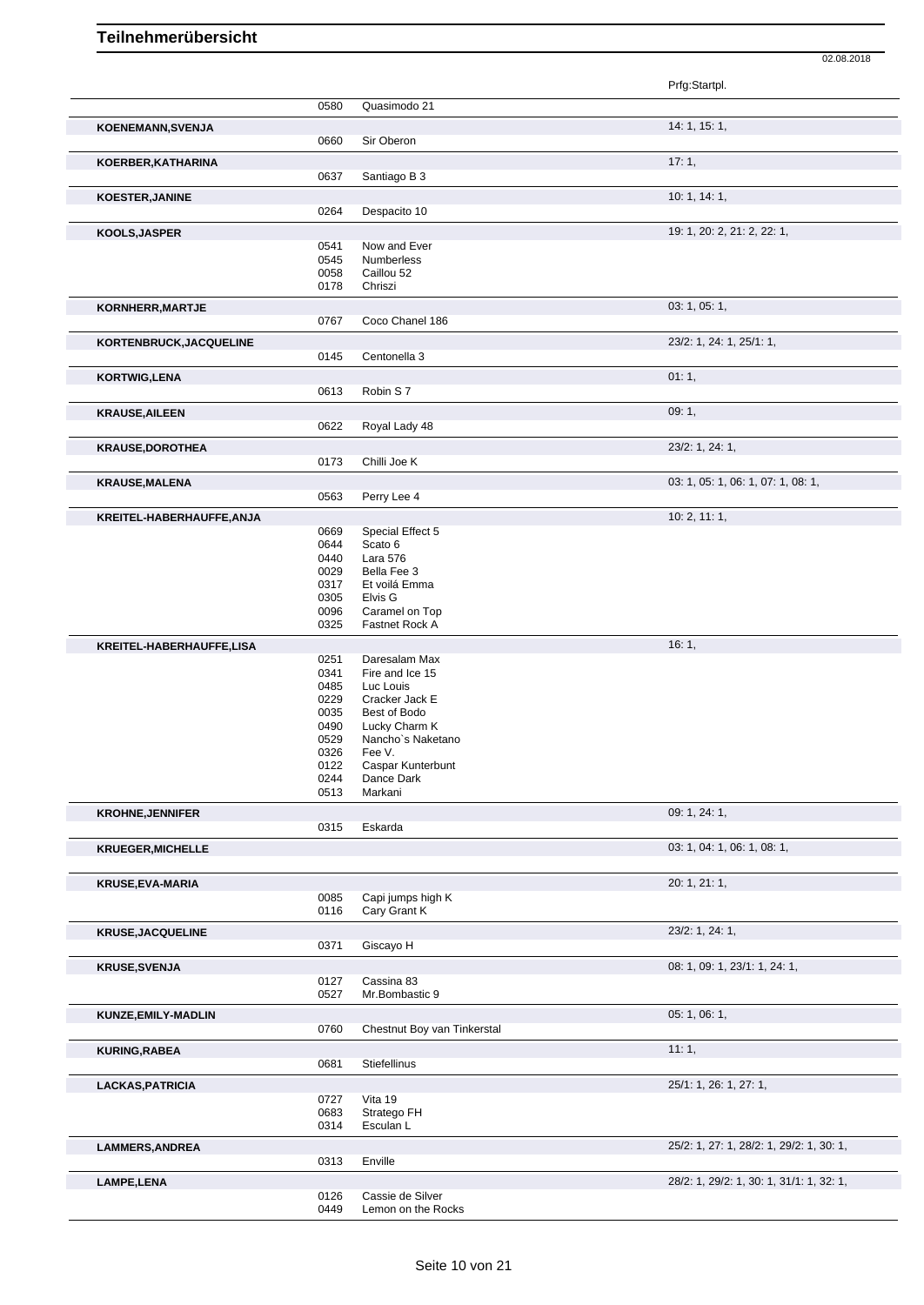|                              |              |                                   | Prfg:Startpl.                              |
|------------------------------|--------------|-----------------------------------|--------------------------------------------|
| <b>LANGE, IMKE</b>           | 0376         | Glamorous M                       | 25/2: 1, 30: 1,                            |
| LANGE, LAURA                 |              |                                   | 04: 1, 12: 1, 13: 1, 14: 1,                |
|                              | 0330         | <b>Felix 2149</b>                 |                                            |
| <b>LANGE, MARTIN</b>         |              |                                   | 19:2,                                      |
|                              | 0327         | Feel the beat 3                   |                                            |
|                              | 0665         | Solero 96                         |                                            |
|                              | 0118         | Casa Nova 5                       |                                            |
|                              | 0228<br>0108 | Couper <sub>6</sub><br>Carlos 802 |                                            |
|                              |              |                                   |                                            |
| <b>LANGE, SOFIE</b>          |              |                                   | 28/1: 1, 29/1: 1,                          |
|                              | 0034<br>0330 | Bernice 14<br><b>Felix 2149</b>   |                                            |
|                              |              |                                   |                                            |
| <b>LANGE, TINA</b>           | 0013         | Anton 657                         | 29/2: 1, 31/2: 1, 32: 1,                   |
|                              | 0400         | Heracles FG                       |                                            |
|                              |              |                                   | 23/2: 2, 25/1: 1, 29/1: 1,                 |
| <b>LAUE, ANNIKA</b>          | 0732         | Waiko 29                          |                                            |
|                              | 0378         | Good Luck 127                     |                                            |
|                              | 0582         | Queen Liesbeth                    |                                            |
| LEIRICH, VIVIANE             |              |                                   | 10: 1, 17: 1,                              |
|                              | 0629         | Salut mon petit                   |                                            |
|                              | 0208         | Conetti 3                         |                                            |
| LEMKE, LARA                  |              |                                   | 09: 1, 12: 1, 27: 1,                       |
|                              | 0268         | Diabolo B 2                       |                                            |
|                              | 0573         | Prins Maestro                     |                                            |
| <b>LEMKE,LASSE</b>           |              |                                   | 25/1: 1, 27: 1, 30: 1,                     |
|                              | 0579         | Quarter Eagle                     |                                            |
|                              |              |                                   | 05: 1, 06: 1,                              |
| LEMKE, LAURENZ               | 0636         | Sandfield's Tigo Bay              |                                            |
|                              |              |                                   |                                            |
| LEMKE, LOTTA                 | 0268         | Diabolo B 2                       | 06: 1, 09: 1,                              |
|                              | 0573         | <b>Prins Maestro</b>              |                                            |
|                              |              |                                   |                                            |
| <b>LIEKER, KERSTEN</b>       | 0408         | <b>Hunting Pleasure</b>           | 28/1: 1, 29/1: 1,                          |
|                              | 0124         | Cassala                           |                                            |
|                              |              |                                   | 04:1,08:1,                                 |
| LINDEMANN, BIANCA            | 0450         | Lena 398                          |                                            |
|                              |              |                                   |                                            |
| LINNEMEYER, JASMIN-SOPHIE    |              | Camilla 120                       | 28/1: 1, 30: 1, 31/1: 1,                   |
|                              | 0071<br>0125 | Cassano 15                        |                                            |
|                              | 0285         | Dollar Boy W                      |                                            |
| <b>LOEHMANN, NEELE</b>       |              |                                   | 08: 1, 13: 1, 16: 1, 23/1: 1,              |
|                              | 0616         | RONA Return on Net Assets         |                                            |
|                              |              |                                   |                                            |
| LOHMANN, ANNA                | 0474         | Loredana 24                       | 23/1: 1, 24: 1,                            |
|                              |              |                                   |                                            |
| <b>LOHMANN, JETTE LENI</b>   |              |                                   | 02:1,                                      |
|                              | 0749         | Pünktchen                         |                                            |
| <b>LOHSTROH, JONA SOPHIE</b> |              |                                   | 08: 1, 09: 1, 23/1: 1,                     |
|                              | 0431         | La Kandi                          |                                            |
| LUCHTMANN, ALINA             |              |                                   | 03: 1, 04: 1, 05: 1, 06: 1, 07: 1, 08: 1,  |
|                              | 0750         | Frido                             |                                            |
|                              | 0751         | Felix                             |                                            |
| LUEBBERT, ANN-SOPHIE         |              |                                   | 17:1,                                      |
|                              | 0342         | Flammenzauber 2                   |                                            |
| LUEKENS, HEINRICH-WILHELM    |              |                                   | 20: 1, 21: 1, 22: 1, 25/2: 1, 29/2: 2, 30: |
|                              |              |                                   | 2, 32: 2,                                  |
|                              | 0707         | Up and away 5                     |                                            |
|                              | 0046         | Bonnie Balou 2                    |                                            |
|                              | 0711<br>0451 | Valmeo                            |                                            |
|                              |              | Lendary                           |                                            |
| <b>LUETERS, NADINE</b>       |              |                                   | 25/2: 1, 28/2: 1, 29/2: 2, 30: 2, 32: 1,   |
|                              | 0687         | Summertime blues                  |                                            |
|                              | 0721<br>0205 | Versace R.H.<br>Conbrio 8         |                                            |
|                              |              |                                   |                                            |
| <b>MAHN, KATHRIN</b>         |              |                                   | 17: 1, 23/2: 1, 24: 1,                     |
|                              | 0307         | Emilio M                          |                                            |
| <b>MAILAND, MAREIKE</b>      |              |                                   | 29/2: 1, 31/1: 1,                          |
|                              | 0612         | Riva <sub>63</sub>                |                                            |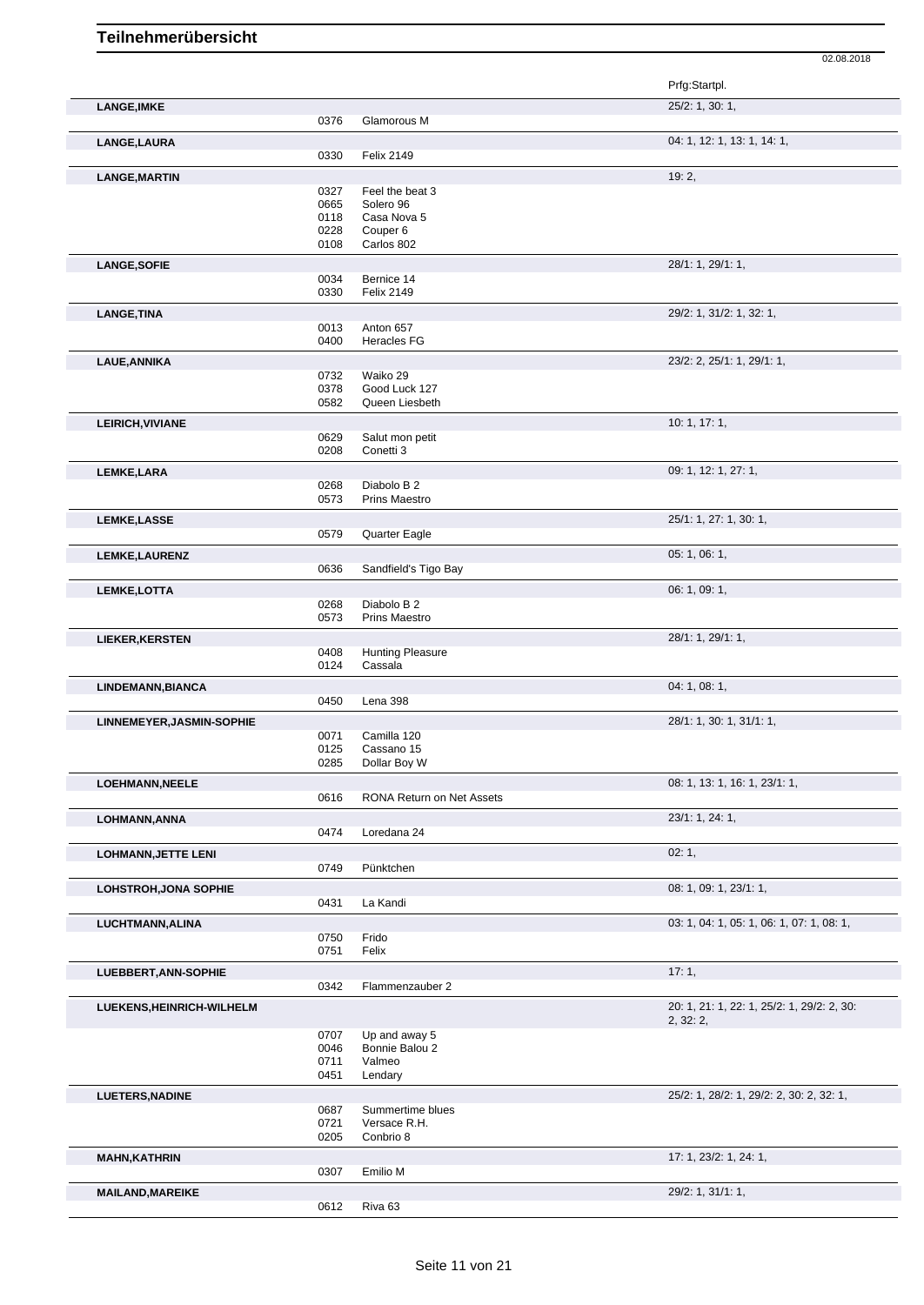|                               |              |                           | Prfg:Startpl.                            |
|-------------------------------|--------------|---------------------------|------------------------------------------|
| <b>MALCHAU, SOPHIE</b>        |              |                           | 28/1: 1, 31/1: 1,                        |
|                               | 0112         | Carls Ass                 |                                          |
| <b>MATSCHURAT, CAROLIN</b>    |              |                           | 18: 1, 19: 1, 28/2: 1, 29/2: 1,          |
|                               | 0059         | Calando 101               |                                          |
|                               | 0397         | Heartbreaker 65           |                                          |
| <b>MEIER, ANNE</b>            |              |                           | 02:1,                                    |
|                               | 0670         | Special Kind of Love TCF  |                                          |
|                               | 0426         | Konny E                   |                                          |
| <b>MEIER, MELISSA</b>         |              |                           | 10: 1, 13: 1, 30: 1, 31/1: 1, 32: 1,     |
|                               | 0101         | Caresina 4                |                                          |
|                               | 0299         | Egelsee's Chacco          |                                          |
|                               | 0300         | Egelsee's Darinjo         |                                          |
| <b>MEIER, NIA</b>             |              |                           | 02:1,                                    |
|                               | 0670         | Special Kind of Love TCF  |                                          |
|                               | 0426         | Konny E                   |                                          |
| <b>MENNEKING, KATRIN</b>      |              |                           | 28/2: 1, 29/2: 1, 31/2: 1,               |
|                               | 0234         | Curley Sue 43             |                                          |
| <b>MEYER, ANDREA</b>          |              |                           | 17:1,                                    |
|                               | 0607         | Ready to Rock             |                                          |
| <b>MEYER, HANNAH KRISTIN</b>  |              |                           | 08: 1, 09: 1, 13: 1, 14: 1, 15: 1, 23/1: |
|                               |              |                           | 1, 24: 1,                                |
|                               | 0741         | Wind Whisper              |                                          |
|                               | 0568         | Popcorn's Selina          |                                          |
| <b>MEYER, JANNA</b>           |              |                           | 25/1: 1, 26: 1, 28/1: 1,                 |
|                               | 0502         | Lyvenne                   |                                          |
| <b>MEYER, KAREN</b>           |              |                           | 14: 1, 15: 1,                            |
|                               | 0279         | Diego 521                 |                                          |
|                               |              |                           |                                          |
| <b>MEYER, LENA</b>            | 0179         | Chukk                     | 03: 1, 05: 1,                            |
|                               | 0241         | Daisys Dorina             |                                          |
|                               | 0242         | Dakaria 3                 |                                          |
|                               |              |                           |                                          |
| <b>MEYER, MERLE</b>           | 0219         | Cornet's Prinzipessa      | 25/1: 1, 26: 1, 27: 1,                   |
|                               |              |                           |                                          |
| <b>MEYER, SARAH</b>           |              |                           | 25/2: 1, 26: 1, 27: 1,                   |
|                               | 0188         | Clever Investment K       |                                          |
| <b>MEYER, THALIA</b>          |              |                           | 10: 1, 13: 1, 16: 1,                     |
|                               | 0179         | Chukk                     |                                          |
|                               | 0241         | Daisys Dorina             |                                          |
|                               | 0242<br>0407 | Dakaria 3<br>Humphrey 63  |                                          |
|                               |              |                           |                                          |
| <b>MEYER, VIKTORIA</b>        |              |                           | 17:1,                                    |
|                               | 0368<br>0053 | Giabatta<br>Buon Giorno 4 |                                          |
|                               |              |                           |                                          |
| <b>MEYER-MEINKING,FLORIAN</b> |              |                           | 25/1:1,                                  |
|                               | 0175         | Chopper de Luxe           |                                          |
| <b>MEYROSE, JOLIE</b>         |              |                           | 02:1,                                    |
|                               | 0771         | Merkur                    |                                          |
| MICHAELIS, JOY                |              |                           | 23/1: 1, 25/1: 1, 26: 1,                 |
|                               | 0276         | Dichanti                  |                                          |
| MILFERSTAEDT, LAURA           |              |                           | 23/2: 1, 24: 1, 25/1: 1, 27: 1,          |
|                               | 0293         | Doringo 7                 |                                          |
|                               | 0003         | Aida Diva 2               |                                          |
|                               | 0694         | Sunshine WE               |                                          |
| <b>MOEHLE, SANDRA</b>         |              |                           | 25/1: 1, 30: 1,                          |
|                               | 0486         | Luca 115                  |                                          |
|                               |              |                           | 15: 1, 17: 1,                            |
| <b>MOELLER, FRAUKE</b>        | 0404         | Holarna                   |                                          |
|                               |              |                           |                                          |
| <b>MOHRMANN, VANESSA</b>      |              |                           | 25/2: 1, 26: 1, 27: 1, 28/2: 1, 29/2: 1, |
|                               | 0215         | Copy Kill                 | 30:1,                                    |
|                               | 0011         | Anaconchina               |                                          |
|                               | 0631         | Sam Shafishuna            |                                          |
|                               | 0656         | Simbriko Joe              |                                          |
|                               | 0391         | Gwandarino Geingob        |                                          |
|                               | 0630         | Salut Soleil 2            |                                          |
| <b>MORGENSTERN, NORA</b>      |              |                           | 06: 1, 09: 1, 13: 1, 23/1: 1,            |
|                               | 0425         | Klytus                    |                                          |
| <b>MUCKER, PHILIP</b>         |              |                           | 23/2: 1, 26: 1, 27: 1, 30: 1,            |
|                               | 0549         | Obora's Louisa            |                                          |
|                               | 0717         | Vasco S                   |                                          |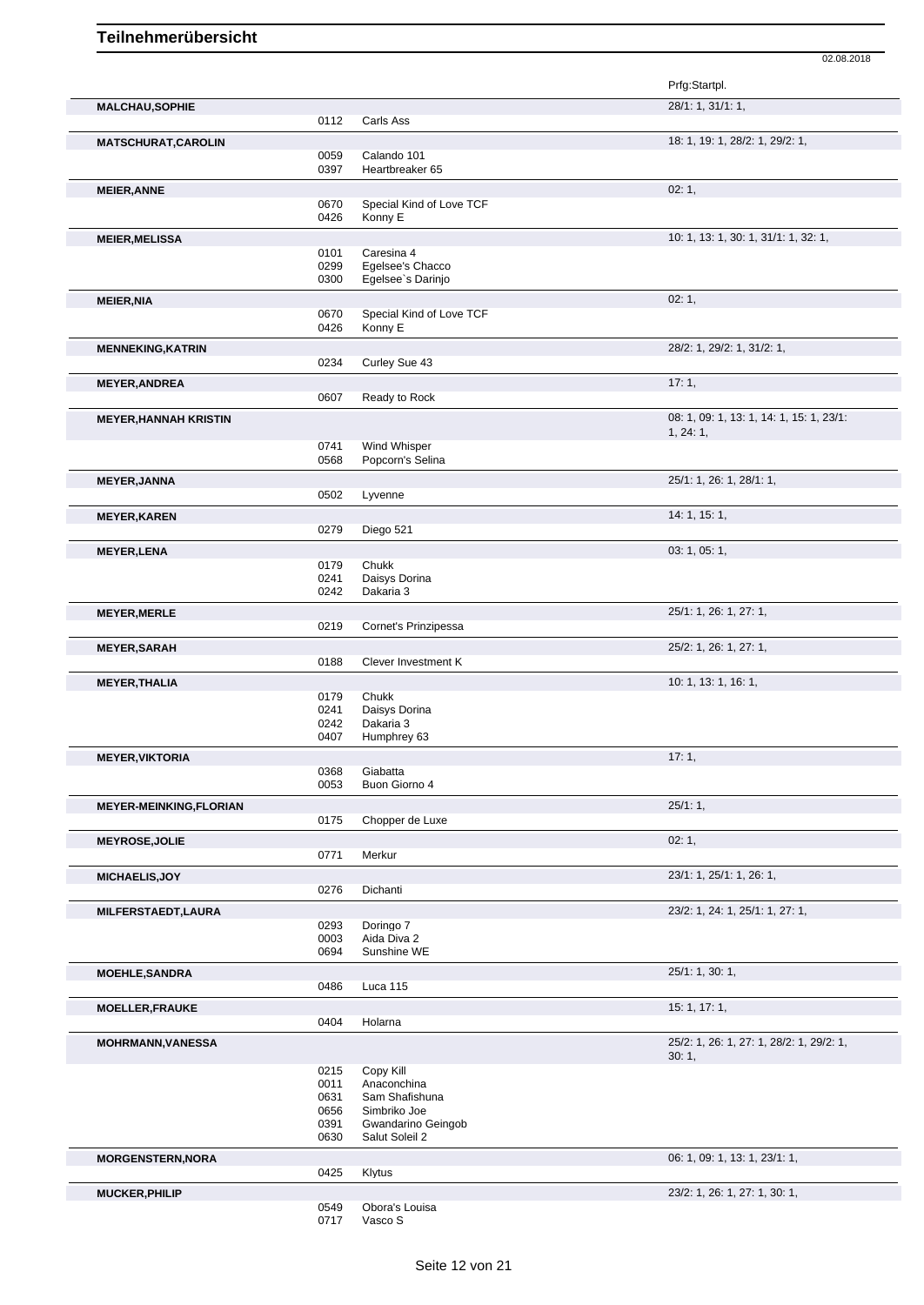Prfg:Startpl. 0197 Coco Chanel 242 **MUELLER,BIRTE-DORIN** 10: 1, 11: 1, 0508 Magic Moment 23 **MUELLER, CARSTEN** 10: 1, 11: 1, 0192 CM Fabergc 0193 CM Festina **MUELLER,MAXIMILIAN** 02: 1, 0277 Die Allerliebste **MUENSTERTEICHER,MARINA** 24: 1, 0012 Anne 105 **MUENZBERG,RICA** 25/1: 1, 26: 1, 27: 1, 0412 Indorado<br>0438 Lalit 0438<br>0129 0129 Catania G<br>0385 Gräfin Anr 0385 Gräfin Annabell<br>0461 Little Ann 0461 Little Ann<br>0455 Lesley 76 Lesley 76 **MUENZBERG,SASKIA** 14: 1, 26: 1, 27: 1,<br>
0412 Indorado Indorado<br>Lalit  $0438$ <br> $0385$ 0385 Gräfin Annabell<br>0461 Little Ann 0461 Little Ann<br>0455 Leslev 76 0455 Lesley 76<br>0591 Quinn Fire 0591 Quinn Fire **NAGEL,YVONNE** 10: 1, 11: 2, 0661 Sir Snoopy H<br>0048 BreFood's Gre BreFood's Grey Fidell **NARTEN,CAROLINE** 20: 1, 21: 1, 20: 20: 1, 21: 1, 0586 Quida Loop V<br>0577 Quaitine V Quaitine V **NEUBURG,ANTONIA** 21: 2, 22: 2, 29/2: 2, 30: 2, 31/2: 2, 32: 2, 0349 Fox Forth Edition<br>0267 Diablotin Copine 0267 Diablotin Copine G<br>0571 Prestige 140 0571 Prestige 140<br>0082 Candy-Crush 0082 Candy-Crush 3<br>0724 Viktor N 0724 Viktor N<br>0673 Stakkata 0673 Stakkata 9<br>0369 Gilton VA 0369 Gilton VA<br>0240 Daily La N 0240 Daily La Mere G<br>0200 Coco-Libre 0200 Coco-Libre<br>0375 Glam of Ind Glam of India **NIEMEYER,FRANZISKA** 15: 1, 16: 1, 17: 1, 0356 Fürst Fabolous **NIERMEYER,LAURA** 29/2: 1, 31/1: 1, 32: 1, Contrada **NIESPODZIANY,MONIKA** 23/2: 1, 24: 1, 0437 Lalingo<br>0726 Virginia Virginia 220 **NOLTE,NEELE CATHARINA** 28/2: 1, 31/1: 1, 0184 Clara Mia 3 **NORDHORN,MARK** 23/2: 1, 24: 1, 25/1: 1, 26: 1, 27: 1, 29/1: 1, 0315 Eskarda<br>0583 Quel Na 0583 Quel Napoli<br>0745 Zarah R Zarah R **NORDHORN,THOMAS** 32: 2,<br>
0727 Vita 19 0727 Vita 19<br>0683 Strateg 0683 Stratego FH<br>0314 Esculan L Esculan L **NUERGE,EMMA** 02: 1, 03: 1, 05: 1, 0733 Walana 4 **NURPEISOV,ALINA** 05: 1, 0773 Mimi Mimi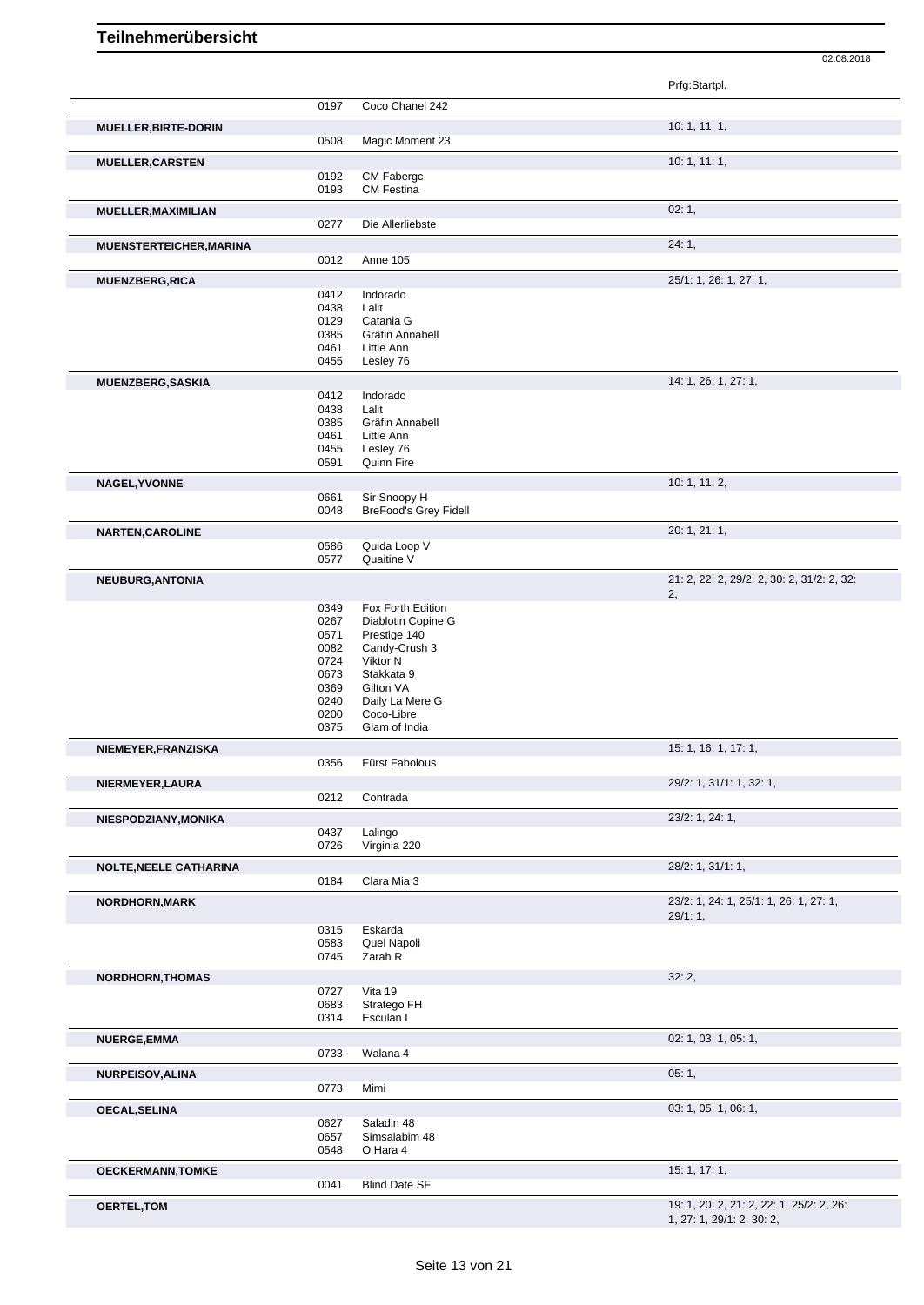Prfg:Startpl.

|                             | 0735<br>0417<br>0156<br>0203<br>0654<br>0581<br>0435<br>0731<br>0714<br>0014<br>0713<br>0211<br>0094<br>0088<br>0729<br>0554<br>0635<br>0708<br>0199 | Weggis R<br>Jumanji R<br>Chapeau S 2<br>Competence S<br>Showtime S<br>Quassina R<br>Laith S<br>Voyage S<br>Van Gogh S<br>Anton 785<br>Van Gloria S<br>Contendra S 3<br>Captain's Girl S<br>Capitano S 3<br>Voice S<br>Pablo Picasso S<br>San Secitta R<br>V-Power S<br>Coco Jambo S |                                            |
|-----------------------------|------------------------------------------------------------------------------------------------------------------------------------------------------|-------------------------------------------------------------------------------------------------------------------------------------------------------------------------------------------------------------------------------------------------------------------------------------|--------------------------------------------|
| <b>OSSENFORT, LARA</b>      |                                                                                                                                                      |                                                                                                                                                                                                                                                                                     | 23/2: 1, 25/1: 1, 27: 1, 28/1: 1, 29/1: 1, |
|                             | 0004                                                                                                                                                 | Air Force One 17                                                                                                                                                                                                                                                                    |                                            |
| PANTZAR, CHRISTINA          |                                                                                                                                                      |                                                                                                                                                                                                                                                                                     | 10:2,                                      |
|                             | 0030<br>0269                                                                                                                                         | <b>Belle Couture M</b><br>Diallo Fox C                                                                                                                                                                                                                                              |                                            |
|                             |                                                                                                                                                      |                                                                                                                                                                                                                                                                                     | 28/1: 1, 29/1: 1,                          |
| <b>PASCHA, SHALINE</b>      | 0135                                                                                                                                                 | Caya 32                                                                                                                                                                                                                                                                             |                                            |
| <b>PASKEVICIUS, ANDRIUS</b> |                                                                                                                                                      |                                                                                                                                                                                                                                                                                     | 25/2: 1, 27: 1, 29/1: 1, 30: 1, 31/1: 1,   |
|                             |                                                                                                                                                      |                                                                                                                                                                                                                                                                                     | 32:1,                                      |
|                             | 0698<br>0167                                                                                                                                         | Sydney S 2<br>Chianti 104                                                                                                                                                                                                                                                           |                                            |
| PETER, CELINE               |                                                                                                                                                      |                                                                                                                                                                                                                                                                                     | 14: 1, 15: 1,                              |
|                             | 0370                                                                                                                                                 | Gimbli                                                                                                                                                                                                                                                                              |                                            |
| POPPE, CORNELIA             |                                                                                                                                                      |                                                                                                                                                                                                                                                                                     | 11:1,                                      |
|                             | 0281                                                                                                                                                 | Dimancier                                                                                                                                                                                                                                                                           |                                            |
| <b>RAJNA, MILOS</b>         |                                                                                                                                                      |                                                                                                                                                                                                                                                                                     | 20: 2, 21: 2, 22: 1, 28/1: 1, 29/1: 1,     |
|                             | 0169<br>0023                                                                                                                                         | Chicago Peet<br>Bali 39                                                                                                                                                                                                                                                             |                                            |
|                             | 0351                                                                                                                                                 | Frau Ella                                                                                                                                                                                                                                                                           |                                            |
|                             | 0430                                                                                                                                                 | L.A. Lovely Boy                                                                                                                                                                                                                                                                     |                                            |
| <b>REDEKER, AMELIE</b>      |                                                                                                                                                      |                                                                                                                                                                                                                                                                                     | 28/2: 1, 29/2: 1, 31/2: 1,                 |
|                             | 0160<br>0143                                                                                                                                         | Charly 1463<br>Celleste 2                                                                                                                                                                                                                                                           |                                            |
| REDEKER, ANNA-SOPHIA        |                                                                                                                                                      |                                                                                                                                                                                                                                                                                     | 08: 2, 09: 2, 24: 1,                       |
|                             | 0220                                                                                                                                                 | Corney 4                                                                                                                                                                                                                                                                            |                                            |
|                             | 0051                                                                                                                                                 | Brouwershaven's Lucky Love                                                                                                                                                                                                                                                          |                                            |
| <b>REHMER, INES</b>         | 0742                                                                                                                                                 | Wünsch Dir Was 8                                                                                                                                                                                                                                                                    | 17:1,                                      |
| <b>REICH, CHRISTOPH</b>     |                                                                                                                                                      |                                                                                                                                                                                                                                                                                     | 20: 1, 21: 2, 22: 1,                       |
|                             | 0366                                                                                                                                                 | Gero 145                                                                                                                                                                                                                                                                            |                                            |
|                             | 0275                                                                                                                                                 | Dicasto                                                                                                                                                                                                                                                                             |                                            |
| <b>REIMANN, FINN</b>        |                                                                                                                                                      |                                                                                                                                                                                                                                                                                     | 19: 2, 20: 2,                              |
|                             | 0387<br>0309                                                                                                                                         | Gretano<br>Emir 98                                                                                                                                                                                                                                                                  |                                            |
|                             | 0597                                                                                                                                                 | Quito 48                                                                                                                                                                                                                                                                            |                                            |
|                             | 0004                                                                                                                                                 | Air Force One 17                                                                                                                                                                                                                                                                    |                                            |
|                             | 0002<br>0411                                                                                                                                         | Adventure 55<br>Inchuchuna 3                                                                                                                                                                                                                                                        |                                            |
|                             | 0235                                                                                                                                                 | Curtis S 4                                                                                                                                                                                                                                                                          |                                            |
|                             | 0065                                                                                                                                                 | Calista S 3                                                                                                                                                                                                                                                                         |                                            |
| <b>REIMANN, LENE</b>        | 0372                                                                                                                                                 | Gisela 41                                                                                                                                                                                                                                                                           | 25/1: 1, 26: 1, 27: 1,                     |
|                             |                                                                                                                                                      |                                                                                                                                                                                                                                                                                     | 02: 1, 03: 1,                              |
| REIZ, PIA                   | 0008                                                                                                                                                 | Ambition van Beauvoorde                                                                                                                                                                                                                                                             |                                            |
| <b>REUTER, RIKA MALEEN</b>  |                                                                                                                                                      |                                                                                                                                                                                                                                                                                     | 04: 1, 12: 1,                              |
|                             | 0368                                                                                                                                                 | Giabatta                                                                                                                                                                                                                                                                            |                                            |
| RIEGER, ELANA               |                                                                                                                                                      |                                                                                                                                                                                                                                                                                     | 03: 1, 05: 1, 06: 1, 07: 1,                |
|                             | 0762                                                                                                                                                 | Nando                                                                                                                                                                                                                                                                               |                                            |
| <b>RISSIEK, FLORIAN</b>     |                                                                                                                                                      |                                                                                                                                                                                                                                                                                     | 27:1,                                      |
|                             | 0017                                                                                                                                                 | Archimedes 60                                                                                                                                                                                                                                                                       |                                            |
| ROCHEL, KATHLEEN            | 0335                                                                                                                                                 | Fiene Deern 2                                                                                                                                                                                                                                                                       | 06: 1, 15: 1,                              |
|                             | 0028                                                                                                                                                 | Beldevere                                                                                                                                                                                                                                                                           |                                            |
| RODAX, MARA-JASMIN          |                                                                                                                                                      |                                                                                                                                                                                                                                                                                     | 07:1,08:1,                                 |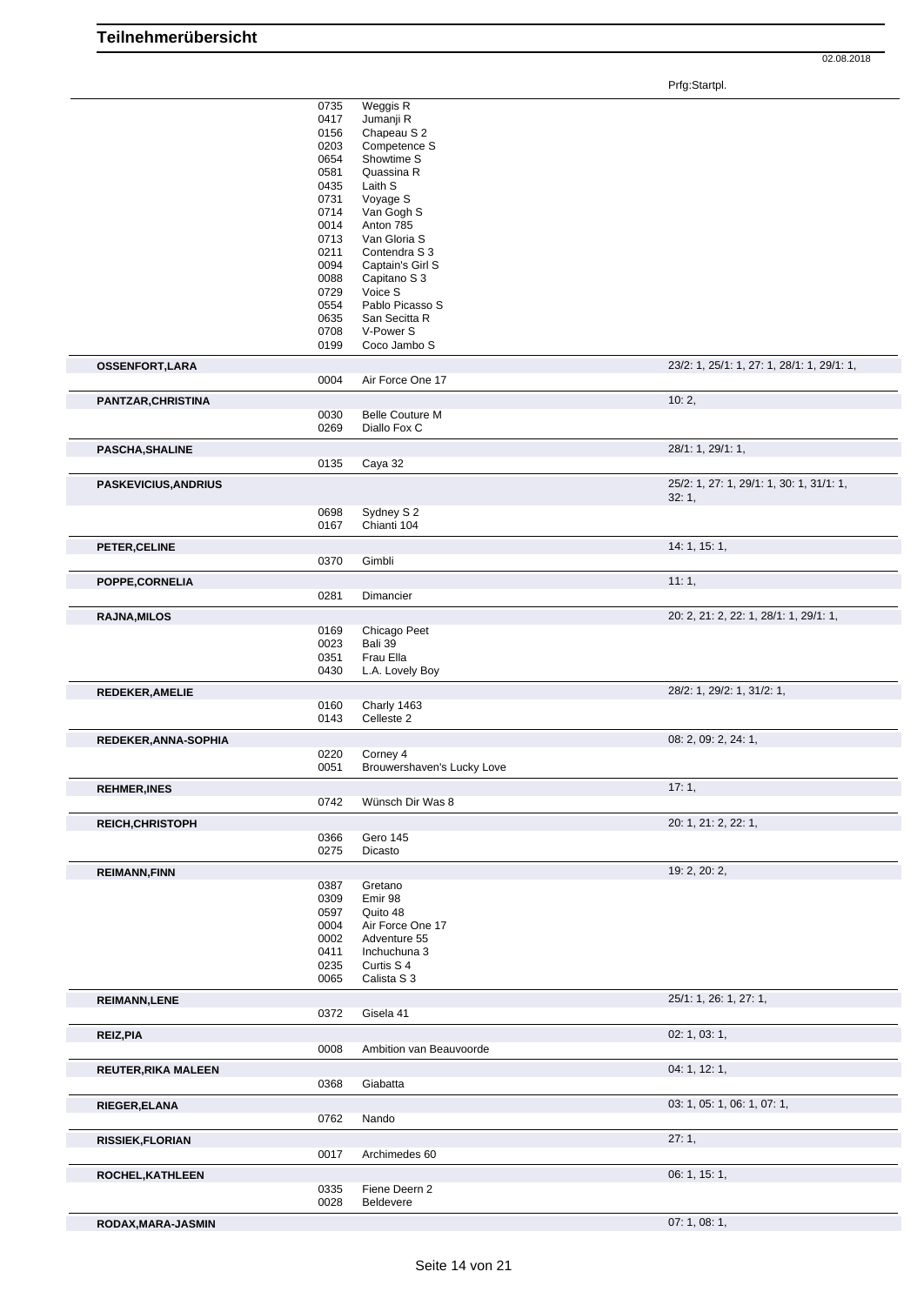|                          |              |                                        | Prfg:Startpl.                            |
|--------------------------|--------------|----------------------------------------|------------------------------------------|
|                          | 0286         | Domino 800                             |                                          |
|                          | 0144<br>0428 | Cellist 5<br>L'Ivy Rose                |                                          |
| <b>RODE, MAREN</b>       |              |                                        | 23/2: 1, 25/1: 1, 26: 1, 27: 1, 28/1: 1, |
|                          |              |                                        | 29/1:1,                                  |
|                          | 0090<br>0195 | Caprice 369<br>Coco Caccio             |                                          |
|                          | 0488         | Lucardo 17                             |                                          |
|                          | 0303         | Elektra 169                            |                                          |
|                          | 0497         | Lumperjack                             |                                          |
| <b>RODE, NELE MERRIT</b> |              |                                        | 21: 1, 25/2: 1, 26: 1, 27: 1, 28/2: 1,   |
|                          | 0090         | Caprice 369                            | 29/2:1,                                  |
|                          | 0195         | Coco Caccio                            |                                          |
|                          | 0488         | Lucardo 17                             |                                          |
|                          | 0303         | Elektra 169                            |                                          |
| RODENBERG, MARINA        | 0233         | Cuna 2                                 | 20: 1, 21: 1, 26: 1, 27: 1,              |
|                          |              |                                        |                                          |
| <b>ROEBKE, VICTORIA</b>  | 0787         | Jumanji 14                             | 03:1,                                    |
|                          |              |                                        | 02: 1, 05: 1,                            |
| ROEHLING, LARA-SOPHIE    | 0755         | <b>Marry Poppins</b>                   |                                          |
| ROEHR, CARLA             |              |                                        | 10: 2, 16: 1,                            |
|                          | 0363         | Gasparillo RB                          |                                          |
|                          | 0457         | Lili Marleen 27                        |                                          |
|                          | 0328         | Feine Dame 76                          |                                          |
| ROEHR, CLARA             |              |                                        | 28/2: 2, 29/2: 1, 31/1: 2,               |
|                          | 0047<br>0444 | <b>Brakedance</b><br>Lausejunge 21     |                                          |
|                          |              |                                        | 19: 2, 20: 2, 21: 2, 22: 2, 32: 2,       |
| <b>ROEHR, THORSTEN</b>   | 0594         | Quinta Sophie                          |                                          |
|                          | 0159         | Charlotta 43                           |                                          |
|                          | 0556         | Paragraf M                             |                                          |
|                          | 0128         | Catalfamo                              |                                          |
|                          | 0725         | Vinck                                  |                                          |
| ROHLFING, COLIN          | 0153         | Champion's League R                    | 20: 1, 23/2: 1,                          |
| <b>ROHLFING,LANA</b>     |              |                                        | 02: 1, 03: 1,                            |
|                          | 0780         | Witchy                                 |                                          |
|                          | 0779         | Monique 159                            |                                          |
| ROHLFING, LARA-LUISA     |              |                                        | 09: 1, 23/1: 1, 24: 1, 25/1: 1,          |
|                          | 0585         | Quibelle 11                            |                                          |
| <b>ROHLFING,LEON</b>     |              |                                        | 02: 1, 03: 1,                            |
|                          | 0780<br>0779 | Witchy                                 |                                          |
|                          |              | Monique 159                            |                                          |
| <b>RUBEL, WIEBKE</b>     | 0061         | Calidor 7                              | 21: 1, 25/2: 1, 28/2: 1, 29/1: 1,        |
|                          | 0260         | Demet Lord Pico                        |                                          |
| <b>RUHE, LUNA JOLIE</b>  |              |                                        | 12: 1, 13: 1, 14: 1,                     |
|                          | 0522         | Merit Starry Night                     |                                          |
|                          | 0517         | Mary Mouse                             |                                          |
| <b>RUHE, STELLA</b>      |              |                                        | 25/2: 2, 26: 1, 27: 1, 28/2: 2, 29/2: 1, |
|                          |              |                                        | 31/2:1,                                  |
|                          | 0522<br>0237 | Merit Starry Night<br>D' Agostinos Kid |                                          |
|                          | 0447         | Lehnsmanns Pennylane                   |                                          |
|                          | 0002         | Adventure 55                           |                                          |
| <b>RUNGE, JENDRIK</b>    |              |                                        | 28/2: 1, 29/2: 1, 30: 1,                 |
|                          | 0266         | Di Santo 2                             |                                          |
|                          | 0699         | Szia                                   |                                          |
| <b>RUNGE, JOLINA</b>     |              |                                        | 01:1,                                    |
|                          | 0601         | Rakker R                               |                                          |
|                          | 0296<br>0340 | Dream Girl 9<br>Fioretta 10            |                                          |
| <b>RUNGE, KLAUS</b>      |              |                                        | 18: 2, 20: 2, 21: 2, 22: 2, 25/2: 2, 26: |
|                          |              |                                        | 1, 27: 1, 29/2: 2, 30: 2, 32: 2,         |
|                          | 0735         | Weggis R                               |                                          |
|                          | 0417<br>0156 | Jumanji R<br>Chapeau S 2               |                                          |
|                          | 0203         | Competence S                           |                                          |
|                          | 0654         | Showtime S                             |                                          |
|                          | 0581         | Quassina R                             |                                          |
|                          | 0435         | Laith S                                |                                          |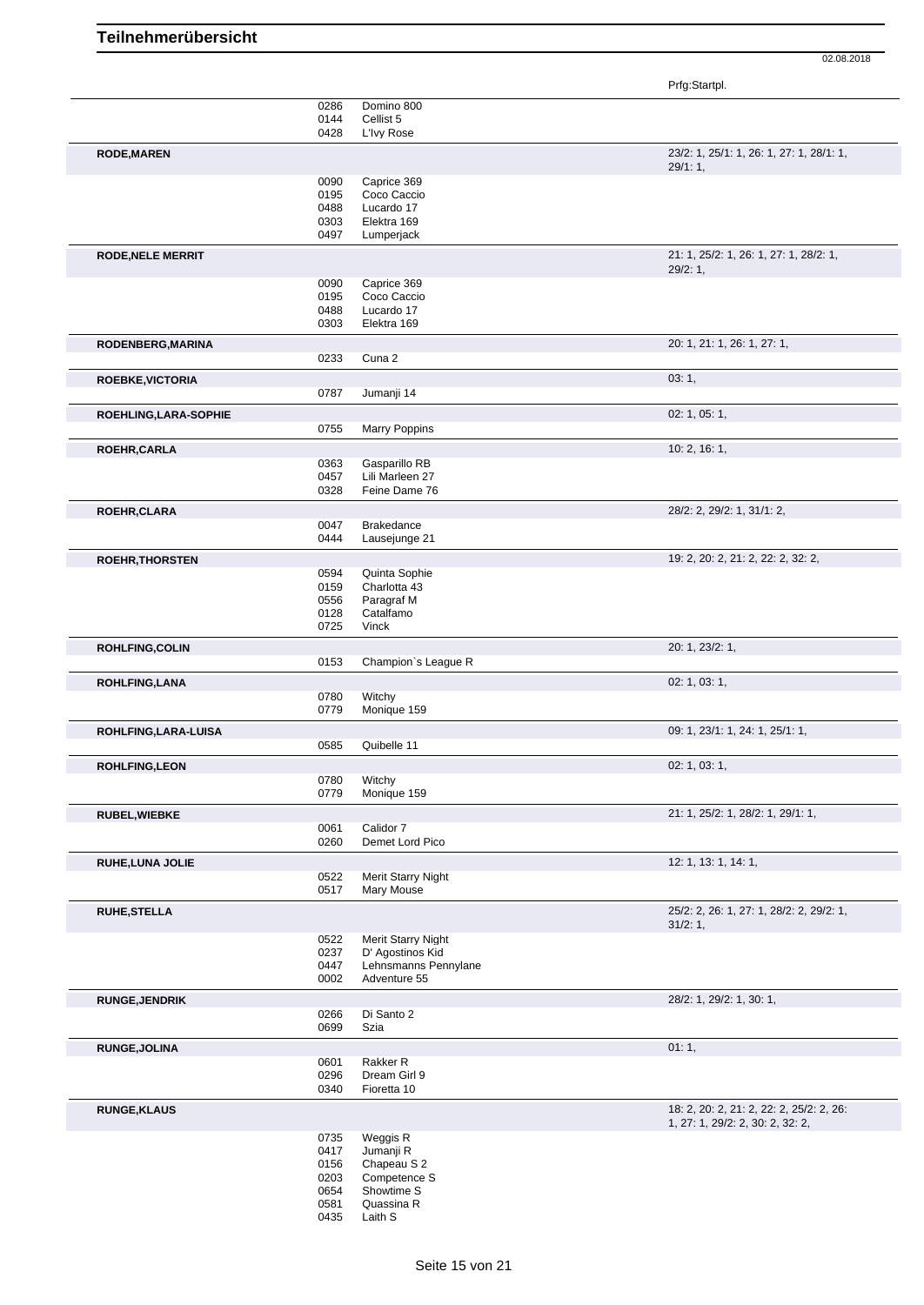Prfg:Startpl.

|                                   | 0731         | Voyage S                         |                                          |
|-----------------------------------|--------------|----------------------------------|------------------------------------------|
|                                   | 0714         | Van Gogh S                       |                                          |
|                                   | 0713         | Van Gloria S                     |                                          |
|                                   | 0211         | Contendra S 3                    |                                          |
|                                   | 0094         | Captain's Girl S                 |                                          |
|                                   | 0088         | Capitano S 3                     |                                          |
|                                   | 0729         | Voice S                          |                                          |
|                                   | 0554<br>0635 | Pablo Picasso S<br>San Secitta R |                                          |
|                                   | 0708         | V-Power S                        |                                          |
|                                   | 0199         | Coco Jambo S                     |                                          |
|                                   |              |                                  |                                          |
| <b>RUNGE,LENNARD</b>              |              |                                  | 28/2: 2, 30: 1, 31/1: 2, 32: 1,          |
|                                   | 0266         | Di Santo 2                       |                                          |
|                                   | 0699         | Szia                             |                                          |
|                                   | 0618         | Rosalie 233                      |                                          |
| SACHSE-BYTOMSKI, ASTRID           |              |                                  | 21: 1, 22: 1, 28/1: 1,                   |
|                                   | 0663         | <b>Sky 160</b>                   |                                          |
|                                   | 0042         | <b>Blubb</b>                     |                                          |
| SAHLKE, MANIANA                   |              |                                  | 05:1,06:1,                               |
|                                   | 0737         | Westerhuis Pedro                 |                                          |
|                                   |              |                                  |                                          |
| <b>SANDER, IVONNE</b>             |              |                                  | 31/1: 1, 32: 1,                          |
|                                   | 0001         | Adi Barbar                       |                                          |
| <b>SCHAEKEL, JOSEPHINE AYLEEN</b> |              |                                  | 04: 1, 05: 1, 08: 1, 09: 1,              |
|                                   | 0492         | Lucretia 54                      |                                          |
|                                   |              |                                  |                                          |
| <b>SCHARPF, JESSICA</b>           |              |                                  | 16:1,                                    |
|                                   | 0775         | <b>Steendieks Maximus</b>        |                                          |
| <b>SCHEELE DR., NORBERT</b>       |              |                                  | 25/1: 1, 28/1: 1, 29/1: 1, 30: 1,        |
|                                   | 0611         | Risotto 4                        |                                          |
|                                   |              |                                  | 02: 1, 03: 1,                            |
| <b>SCHEFFEL,LENI</b>              | 0263         | Descara 5                        |                                          |
|                                   |              |                                  |                                          |
| SCHIERHOLZ, LARA-MARIE            |              |                                  | 12: 1, 14: 1,                            |
|                                   | 0700         | Tamara 326                       |                                          |
|                                   | 0448         | Lemon 44                         |                                          |
| <b>SCHIERHOLZ, PIA</b>            |              |                                  | 12: 1, 14: 1,                            |
|                                   | 0045         | Bonamie 6                        |                                          |
|                                   |              |                                  |                                          |
|                                   |              |                                  | 15:1, 17:1,                              |
| SCHMETTKAMP, ANN-CATHRIN          |              |                                  |                                          |
|                                   | 0645         | Schwarmer                        |                                          |
| <b>SCHMIDT, HANNA-JOERDIS</b>     |              |                                  | 28/1: 1, 29/1: 1,                        |
|                                   | 0064         | Calippo's Boy                    |                                          |
|                                   |              |                                  |                                          |
| <b>SCHMIDT, LAILA CELINE</b>      |              |                                  | 03: 1, 05: 1, 06: 1,                     |
|                                   | 0009         | Amigo 1728                       |                                          |
| <b>SCHMIDT, MATTHIAS</b>          |              |                                  | 25/2: 1, 29/1: 1, 30: 1,                 |
|                                   | 0690         | Sunday Gold S                    |                                          |
| <b>SCHMIDT, TATJANA</b>           |              |                                  | 29/1: 1, 30: 1, 31/1: 1,                 |
|                                   | 0589         | Quilara B                        |                                          |
|                                   | 0149         | Chalimero 4                      |                                          |
|                                   |              |                                  |                                          |
| <b>SCHMITZ, JUERGEN</b>           |              |                                  | 19:1,                                    |
|                                   | 0150         | Challenger LW                    |                                          |
|                                   | 0253         | Darwin 143                       |                                          |
|                                   | 0677         | Stargoldo                        |                                          |
|                                   | 0720         | Vermont de Laborie               |                                          |
| <b>SCHMITZ, SASKIA</b>            |              |                                  | 11: 1, 18: 1, 23/2: 1, 28/2: 1, 29/2: 1, |
|                                   | 0150         | Challenger LW                    |                                          |
|                                   | 0253         | Darwin 143                       |                                          |
|                                   | 0677         | Stargoldo                        |                                          |
|                                   | 0720         | Vermont de Laborie               |                                          |
| <b>SCHNEIDER, ANNIKA</b>          |              |                                  | 23/2: 1, 24: 1,                          |
|                                   | 0706         | Unella L                         |                                          |
|                                   |              |                                  |                                          |
| <b>SCHOENEBERG, ANNA</b>          |              |                                  | 08: 1, 23/1: 1,                          |
|                                   | 0044         | <b>Bold Eagle</b>                |                                          |
| SCHOENING, KATHARINA              |              |                                  | 09: 1, 12: 1,                            |
|                                   | 0767         | Coco Chanel 186                  |                                          |
|                                   |              |                                  |                                          |
| <b>SCHOLZ, HANNAH</b>             |              |                                  | 01:1,                                    |
|                                   | 0390         | Gunnar 26                        |                                          |
|                                   | 0423         | Kateness                         |                                          |
|                                   | 0703         | Trixi 87                         |                                          |
| <b>SCHOLZ, JULIAN</b>             |              |                                  | 02: 1, 03: 1, 05: 1,                     |
|                                   | 0390         | Gunnar 26                        |                                          |
|                                   | 0423<br>0703 | Kateness<br>Trixi 87             |                                          |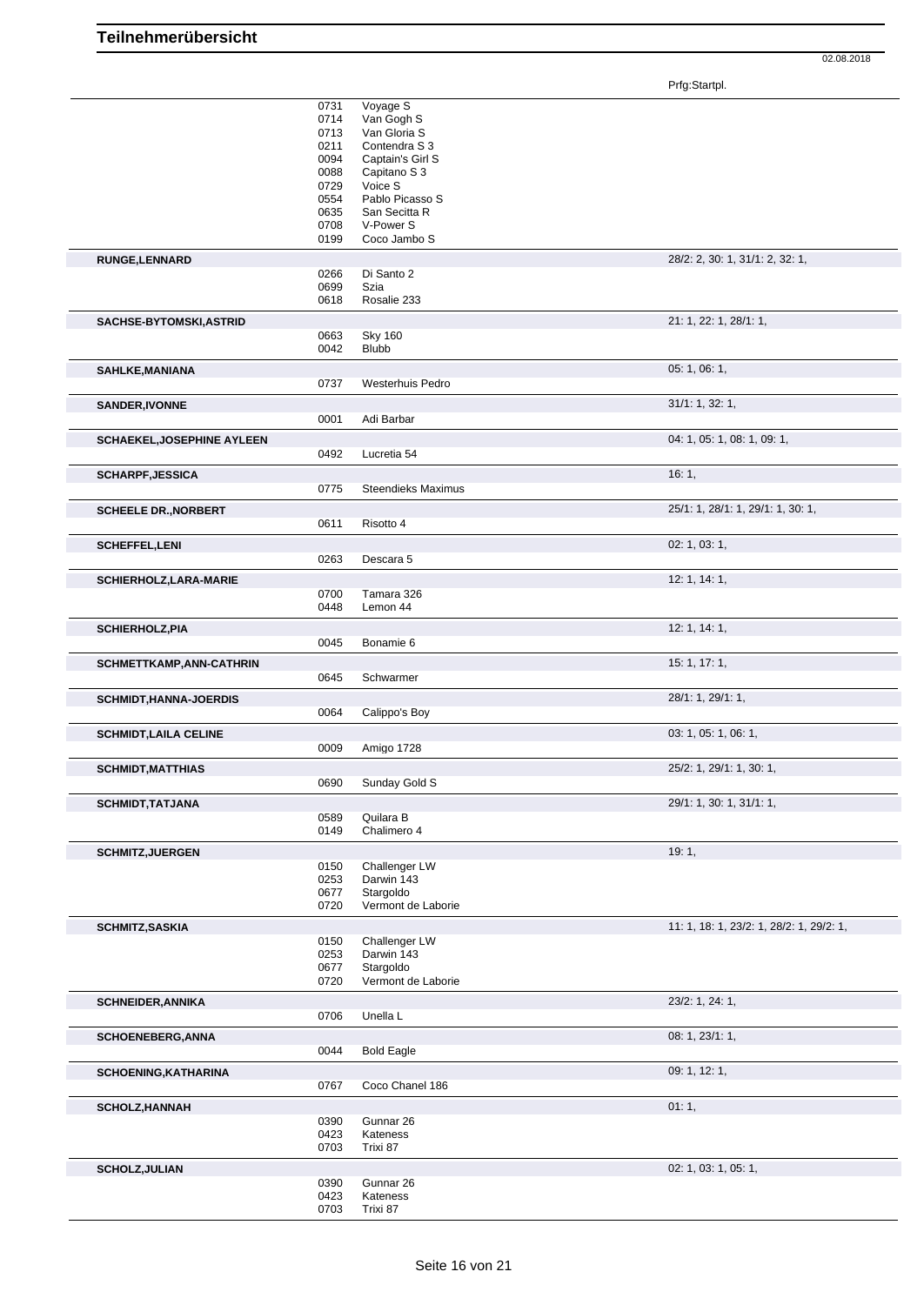Prfg:Startpl.

| SCHROEDER, FRANZISKA        |              |                               | 06: 2, 08: 2, 09: 2, 23/1: 2,                  |
|-----------------------------|--------------|-------------------------------|------------------------------------------------|
|                             | 0423         | Kateness                      |                                                |
|                             | 0734         |                               |                                                |
|                             |              | Waleska 256<br>Trixi 87       |                                                |
|                             | 0703         |                               |                                                |
|                             | 0564         | Pia 369                       |                                                |
|                             | 0445         | Le Coeur de Primeur           |                                                |
|                             | 0511         | Maly Karino                   |                                                |
| <b>SCHROEDER,LISA-MARIE</b> |              |                               | 11:1,                                          |
|                             | 0538         | New Yorks Skyline             |                                                |
| <b>SCHUETTE, SOPHIA</b>     |              |                               | 03: 1, 04: 1, 05: 1, 06: 1, 07: 1, 10: 1,      |
|                             | 0361         | Gambler 62                    | 12: 1, 13: 1, 14: 1,                           |
|                             | 0507         | Maddox 43                     |                                                |
| <b>SCHULZ, JENNIFER</b>     |              |                               | 12: 1, 14: 1,                                  |
|                             | 0783         | Ben Nevis 8                   |                                                |
| SCHULZ, KATHARINA           |              |                               | 14: 1, 23/1: 1,                                |
|                             | 0255         | Deko B                        |                                                |
| <b>SCHULZ, NICOLE</b>       |              |                               | 25/2: 1, 27: 1, 29/1: 1, 30: 1,                |
|                             | 0600         | Radagast R                    |                                                |
|                             | 0040         | <b>Blanc Nuit</b>             |                                                |
| SCHULZE-VARNHOLT, LAURA     |              |                               | 23/1:1,                                        |
|                             | 0336         | Final Fantasy 6               |                                                |
| <b>SCHUMACHER, LAURA</b>    |              |                               | 13: 1, 14: 1,                                  |
|                             | 0565         | Pia 661                       |                                                |
| <b>SCHWAGER, DARLINE</b>    |              |                               | 08:1,                                          |
|                             | 0516<br>0066 | Mary Lou 208<br>Calle Cool 43 |                                                |
|                             |              |                               | 04:1,                                          |
| <b>SCHWENKER, KATHARINA</b> | 0405         | Hollywood Diamond             |                                                |
| <b>SCHWENTKER, SOEREN</b>   |              |                               | 10:1,                                          |
|                             | 0778         | Doris Day S                   |                                                |
|                             |              |                               | 16: 1, 17: 1,                                  |
| <b>SCHWIERKING, KENYA</b>   | 0552         | Othello 174                   |                                                |
|                             | 0394         | <b>Happy Hightrick</b>        |                                                |
|                             | 0614         | Rohlsdorfs Caspar de Luxe     |                                                |
|                             |              |                               |                                                |
| <b>SCHWIERKING, MALI</b>    |              |                               | 20: 1, 28/2: 1, 31/1: 1,                       |
|                             | 0304<br>0483 | <b>Elfe 204</b><br>Lousito    |                                                |
|                             |              |                               |                                                |
| SEGELHORST, NICOLE          | 0278         | Die Leni                      | 14:1,                                          |
|                             |              |                               | 10: 1, 13: 1,                                  |
| <b>SELL, FABIENNE</b>       | 0252         | Darwin 142                    |                                                |
|                             |              |                               |                                                |
| SELL,LISKA                  | 0628         | Sally 726                     | 13: 1, 23/1: 1,                                |
| <b>SENTNER, JULIA</b>       |              |                               | 15: 1, 17: 1,                                  |
|                             | 0624         | Rubens M                      |                                                |
| SIEBERT, NINA               |              |                               | 19: 1, 20: 1,                                  |
|                             | 0680         | Stella blu                    |                                                |
| SIEBERT, SVENJA             |              |                               | 18: 2, 19: 2, 20: 2, 29/2: 1, 31/2: 1,         |
|                             | 0093         | Captain Hook 17               |                                                |
|                             | 0070         | Calmira 4                     |                                                |
|                             | 0557         | Paul de Luxe                  |                                                |
|                             | 0558         | Paula B 3                     |                                                |
|                             | 0666         | Solid Gold 5                  |                                                |
| SIEKER, JENNIFER            |              |                               | 28/2:1,                                        |
|                             | 0472         | Lord Rebel                    |                                                |
|                             | 0163         | Charthagos                    |                                                |
|                             |              |                               |                                                |
|                             | 0421         | Karuschka 3                   |                                                |
|                             | 0038         | <b>Bimara</b>                 |                                                |
|                             | 0578         | Quan-Tico                     |                                                |
|                             | 0746         | Zinordanos                    |                                                |
|                             | 0418         | Just an Illusion 3            |                                                |
| SIEVERT, LINDA              | 0331         | Ferdinand 233                 | 13: 1, 14: 1, 15: 1, 16: 1,                    |
|                             |              |                               |                                                |
| <b>SIMON, STELLA</b>        |              |                               | 08: 1, 09: 1, 18: 1, 19: 1, 23/1: 1, 24:<br>1, |
|                             | 0355         | Frieda 204                    |                                                |
|                             | 0218         | Corminja                      |                                                |
| SMITZ, DIETER               |              |                               | 29/2: 2, 31/2: 2,                              |
|                             | 0536<br>0141 | Nemo 327                      |                                                |
|                             |              | Celia 34                      |                                                |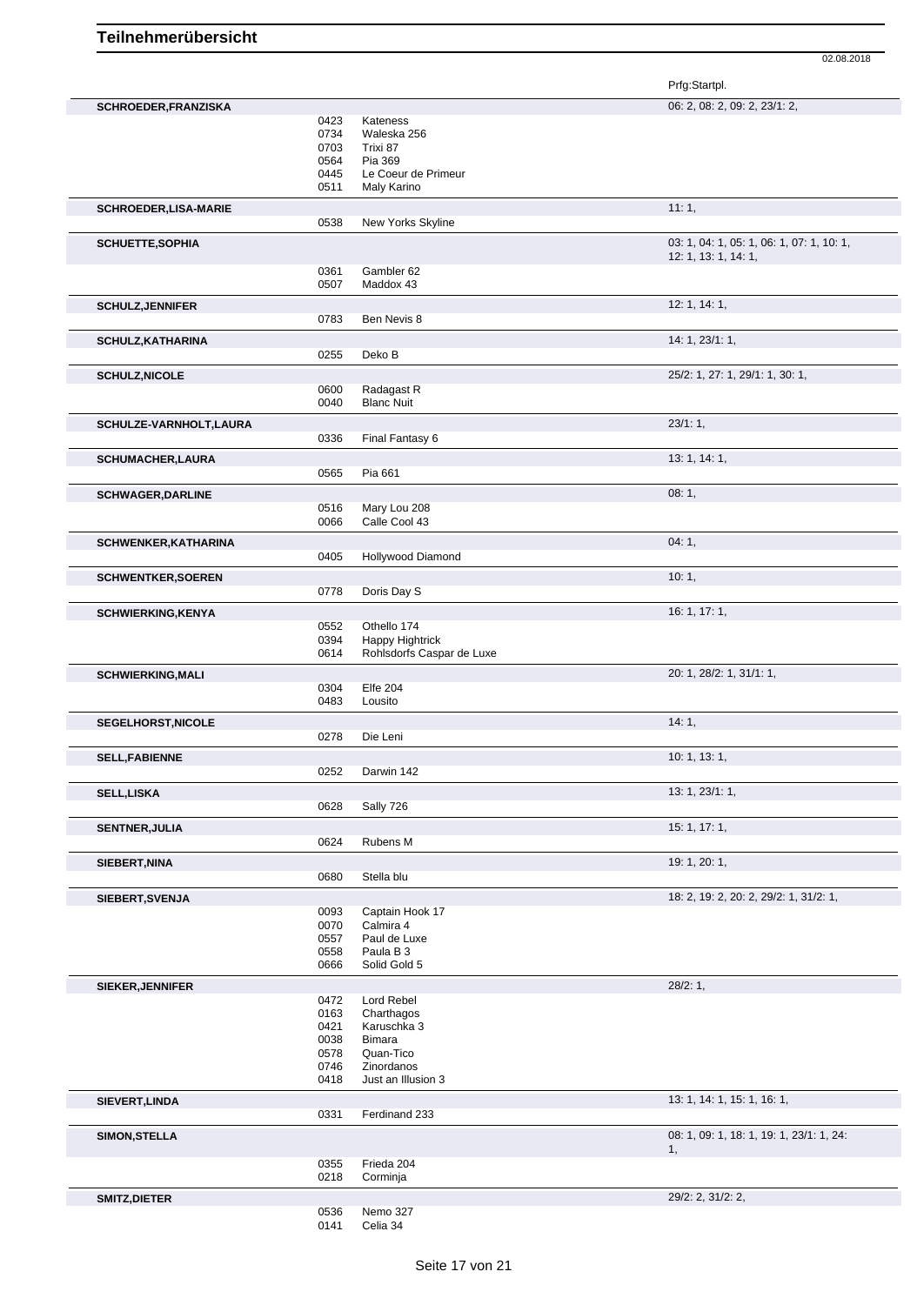Prfg:Startpl.

|                                                                                     | 0154         | Champorado Affair        |                                          |
|-------------------------------------------------------------------------------------|--------------|--------------------------|------------------------------------------|
|                                                                                     | 0659         | Sir Juan                 |                                          |
|                                                                                     | 0584         | Qui Rit PJ               |                                          |
|                                                                                     | 0142         | Cellato                  |                                          |
|                                                                                     | 0365         | George Grey 2            |                                          |
|                                                                                     | 0572         | Priamos 140              |                                          |
| SMITZ, SIMONE                                                                       |              |                          | 28/2: 1, 29/2: 1,                        |
|                                                                                     | 0308         | Emily Erdbeer 4          |                                          |
|                                                                                     | 0194         | Cocette 11               |                                          |
|                                                                                     | 0339         | Fine Lucy S              |                                          |
|                                                                                     | 0530         | Naranja B                |                                          |
| SOMMER, KATHARINA                                                                   |              |                          | 15:1,                                    |
|                                                                                     | 0691         | Sunshine Graciella       |                                          |
| <b>SPIER, HENRIKE</b>                                                               |              |                          | 03: 1, 04: 1,                            |
|                                                                                     | 0494         | Lugana 109               |                                          |
|                                                                                     |              |                          |                                          |
| <b>SPRADO, SOFIA</b>                                                                | 0770         | Casanova                 | 02:1,                                    |
|                                                                                     |              |                          |                                          |
| <b>SPREEN, TJARK</b>                                                                |              |                          | 08: 1, 09: 1, 12: 1, 23/1: 1, 24: 1,     |
|                                                                                     | 0499         | Luxifer J                |                                          |
|                                                                                     | 0740         | Willi Womanizer          |                                          |
| STAHLHUT, RICARDA                                                                   |              |                          | 16: 1, 28/1: 1, 31/1: 1,                 |
|                                                                                     | 0489         | Lucatoni 8               |                                          |
|                                                                                     | 0595         | Quintana 61              |                                          |
|                                                                                     | 0198<br>0599 | Coco de Luxe B<br>Qulaus |                                          |
|                                                                                     |              |                          |                                          |
| <b>STEEGE, RAINER</b>                                                               |              |                          | 20: 1, 21: 1, 29/1: 1, 31/1: 1, 32: 1,   |
|                                                                                     | 0072         | Camilla 136              |                                          |
|                                                                                     | 0103         | Carinah 3                |                                          |
| STEINMEYER, FRANZISKA                                                               |              |                          | 23/2: 1, 25/2: 1, 26: 1, 27: 1,          |
|                                                                                     | 0301         | El Escorial 2            |                                          |
| <b>STEINWALD, LERKE</b>                                                             |              |                          | 14: 1, 15: 1, 23/2: 1, 24: 1, 25/1: 1,   |
|                                                                                     | 0367         | Gertrude 3               |                                          |
|                                                                                     | 0676         | Star di Brasil SBR       |                                          |
| <b>STELLING, ISABELL</b>                                                            |              |                          | 19: 2, 20: 2,                            |
|                                                                                     | 0111         | Carlotta 326             |                                          |
|                                                                                     | 0434         | Lady Lou 139             |                                          |
|                                                                                     |              |                          | 01:1,                                    |
| <b>STENZEL, KIRA</b>                                                                | 0752         | Bessi                    |                                          |
|                                                                                     |              |                          |                                          |
| <b>STENZEL, ULRIKE</b>                                                              |              |                          | 25/2: 1, 26: 1, 27: 1,                   |
|                                                                                     | 0147         | Cera 81                  |                                          |
| STOEPPLER, JANNE FREDERIKE                                                          |              |                          | 03: 1, 04: 1, 05: 1, 06: 1, 07: 1,       |
|                                                                                     | 0756         | Sebastiaan               |                                          |
|                                                                                     | 0738         | Whisky's Wampi           |                                          |
| STOEVER, SHARI                                                                      |              |                          | 13: 1, 14: 1, 15: 1,                     |
|                                                                                     | 0319         | Fabella - Luna           |                                          |
| STOEVESAND, HANNAH                                                                  |              |                          | 08:1,                                    |
|                                                                                     | 0776         | Chica 154                |                                          |
| STRIEGEL, JAKOB                                                                     |              |                          | 21: 1, 22: 1, 23/2: 1, 25/2: 1, 28/2: 2, |
|                                                                                     |              |                          | 29/2: 1, 30: 1, 31/1: 1,                 |
|                                                                                     |              | Sacajawea                |                                          |
|                                                                                     |              |                          |                                          |
|                                                                                     | 0625<br>0131 | Catina 17                |                                          |
|                                                                                     | 0077         | Campino Classico         |                                          |
|                                                                                     | 0647         | Seabiskid                |                                          |
|                                                                                     | 0709         | Valentino 348            |                                          |
|                                                                                     | 0540         | Norelja 4                |                                          |
|                                                                                     |              |                          | 02: 1, 05: 1,                            |
|                                                                                     | 0540         | Norelja 4                |                                          |
|                                                                                     |              |                          | 19: 1, 20: 1, 21: 1,                     |
|                                                                                     | 0202         | Colando 16               |                                          |
|                                                                                     | 0338         | Fine Finchen             |                                          |
|                                                                                     | 0686         | Striewes Lakita          |                                          |
|                                                                                     | 0692         | Sunshine Lady 46         |                                          |
|                                                                                     | 0185         | Claron's Royal           |                                          |
|                                                                                     | 0302         | Eleanor 6                |                                          |
|                                                                                     | 0685         | <b>Striewes Carl</b>     |                                          |
|                                                                                     | 0514         | Marleena                 |                                          |
|                                                                                     | 0306         | Emil 129                 |                                          |
|                                                                                     |              |                          | 08: 1, 23/1: 1, 24: 1,                   |
|                                                                                     | 0213         | Cookiedough              |                                          |
|                                                                                     |              |                          | 28/2: 1, 30: 1, 31/2: 1,                 |
| STRIEGEL, KAJA<br><b>STRIEWE, MARC</b><br><b>STRUKMEIER, SARAH</b><br>STUTZ, JULITA | 0710<br>0574 | Valerio 18<br>Qiara      |                                          |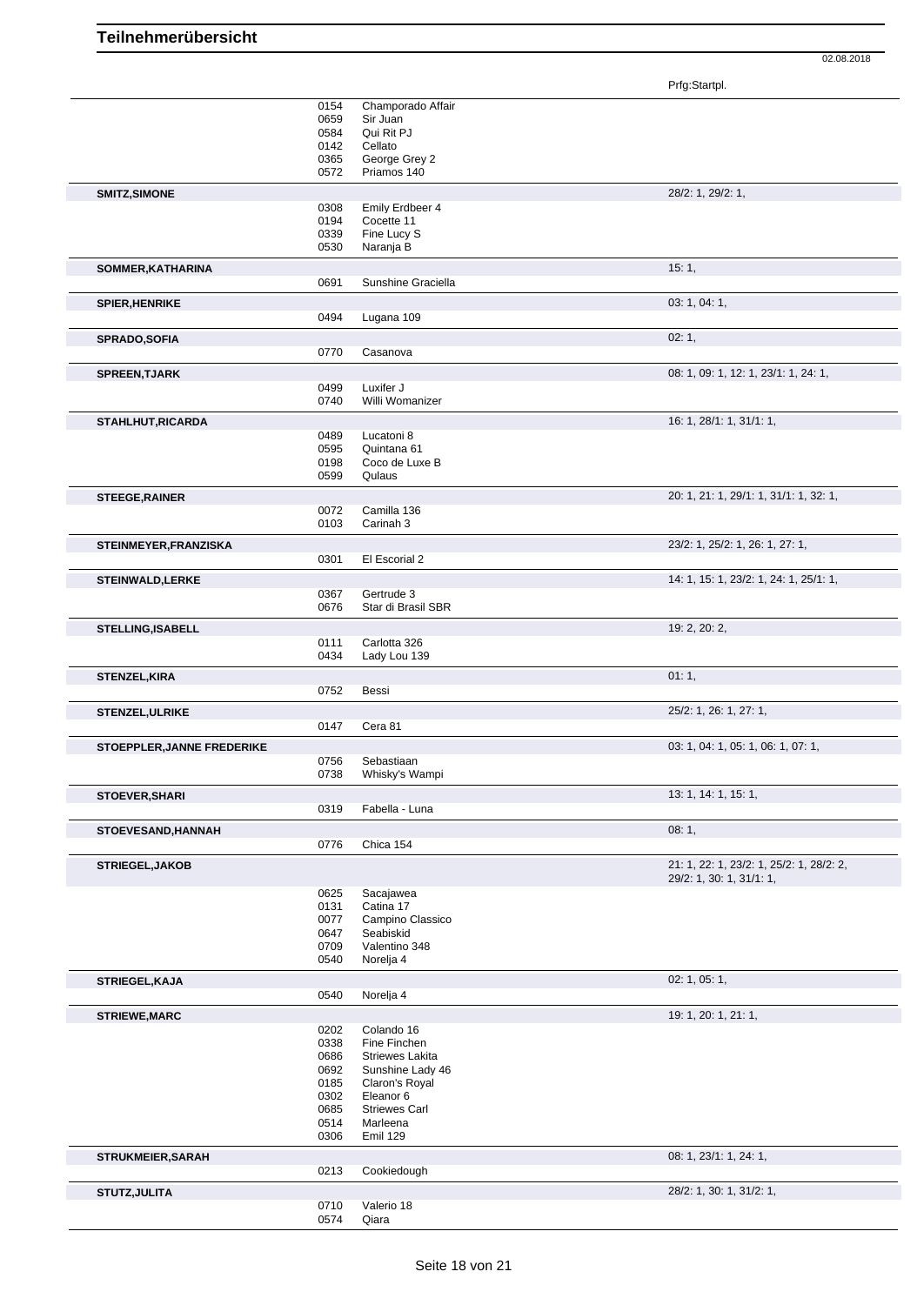Prfg:Startpl.

| TARKA, JACEK                 |              |                            | 20: 1, 21: 2, 22: 1, 31/2: 1,            |
|------------------------------|--------------|----------------------------|------------------------------------------|
|                              | 0498         | Lunes 9                    |                                          |
|                              | 0098         | Cardenius 3                |                                          |
|                              | 0504         | Ma Chérie 4                |                                          |
|                              | 0133<br>0532 | Catoki's Lüd S<br>Nasall 3 |                                          |
|                              | 0216         | Corfino Burme              |                                          |
|                              | 0207         | Concorde 69                |                                          |
|                              | 0684         | <b>Street Life</b>         |                                          |
|                              | 0535         | Nea Burme                  |                                          |
|                              | 0531         | Naron 10                   |                                          |
|                              | 0043         | Bocas del Toro             |                                          |
|                              | 0477         | Lorris 4                   |                                          |
|                              | 0603         | Ramilio                    |                                          |
|                              | 0427         | Kybele 3                   |                                          |
| <b>TARKA, KIM JENNIFER</b>   |              |                            | 31/1:1,                                  |
|                              | 0498<br>0532 | Lunes <sub>9</sub>         |                                          |
|                              | 0216         | Nasall 3<br>Corfino Burme  |                                          |
|                              | 0684         | <b>Street Life</b>         |                                          |
|                              | 0427         | Kybele 3                   |                                          |
| TEGELER, ISABELLE            |              |                            | 03: 1, 04: 1, 08: 1, 09: 1,              |
|                              | 0056         | C'est Piri K               |                                          |
|                              | 0359         | Galahad 25                 |                                          |
| <b>TEGELER, VERENA</b>       |              |                            | 08: 1, 09: 1,                            |
|                              | 0359         | Galahad 25                 |                                          |
| <b>TEMME, CHRISTIAN</b>      |              |                            | 19: 1, 20: 1, 21: 1, 22: 1,              |
|                              | 0379         | Goodwill 68                |                                          |
|                              | 0155         | Chandon de Blue            |                                          |
|                              | 0479         | Louidor 20                 |                                          |
|                              | 0148         | Cha Cira                   |                                          |
|                              | 0060         | Caliba <sub>6</sub>        |                                          |
|                              | 0170         | Chicharito 9               |                                          |
|                              | 0420         | Karajan 39                 |                                          |
|                              | 0399         | Henrique                   |                                          |
| <b>TEPFER, ANIKA</b>         |              |                            | 09:1,                                    |
|                              | 0671         | Sportsfreund 12            |                                          |
| THIENELT, CELINE             |              |                            | 09:1,                                    |
|                              | 0062         | Calimero 705               |                                          |
| <b>TIEKENHENRICH, SABINE</b> |              |                            | 18: 1, 19: 1, 20: 1,                     |
|                              | 0274         | Diaz 13                    |                                          |
| <b>TIMMERMANN, NADINE</b>    |              |                            | 25/1: 1, 29/1: 1,                        |
|                              | 0113         | Carpe Diem 60              |                                          |
| <b>TOBER, JENNIFER</b>       |              |                            | 19: 2, 20: 2, 28/1: 1, 29/1: 1, 31/1: 1, |
|                              | 0471         | Lord Kalobee               |                                          |
|                              | 0515         | <b>Marlies B</b>           |                                          |
|                              | 0024         | Balou 845                  |                                          |
|                              | 0104<br>0415 | Carista<br>lylaya          |                                          |
|                              |              |                            |                                          |
| TRYLUS, JAMILA               | 0390         | Gunnar 26                  | 01:1,                                    |
|                              | 0423         | Kateness                   |                                          |
|                              | 0703         | Trixi 87                   |                                          |
| <b>TSCHEE, JOSEPHINE</b>     |              |                            | 15:1,                                    |
|                              | 0668         | Soul 7                     |                                          |
| TUENEMANN-ROHLFING, KATHARI  |              |                            | 10: 1, 11: 2,                            |
|                              | 0248         | Danny's Sahne R            |                                          |
|                              | 0377         | Goldmarie P                |                                          |
| <b>UHLBIG, RONJA</b>         |              |                            | 01:1,                                    |
|                              |              |                            |                                          |
| USSELMANN, CARINA            |              |                            | 04: 1, 05: 1, 06: 1, 07: 1,              |
|                              | 0256         | Delailah 2                 |                                          |
| <b>VAUTH, JENNIFER</b>       |              |                            | 23/2: 1, 24: 1,                          |
|                              | 0373         | Gisela 43                  |                                          |
| <b>VENINGA, ANDREA</b>       |              |                            | 10:1,                                    |
|                              | 0360         | Galan 238                  |                                          |
| <b>VOGT, JASMIN</b>          |              |                            | 11:1,                                    |
|                              | 0282         | DJ 38                      |                                          |
| <b>VOGT, MAREN</b>           |              |                            | 23/2: 1, 24: 1, 26: 1,                   |
|                              | 0083         | Canuto 2                   |                                          |
|                              |              |                            |                                          |
| <b>WAGNER,CAYA-SOPHIE</b>    |              |                            | 16: 1, 17: 1,                            |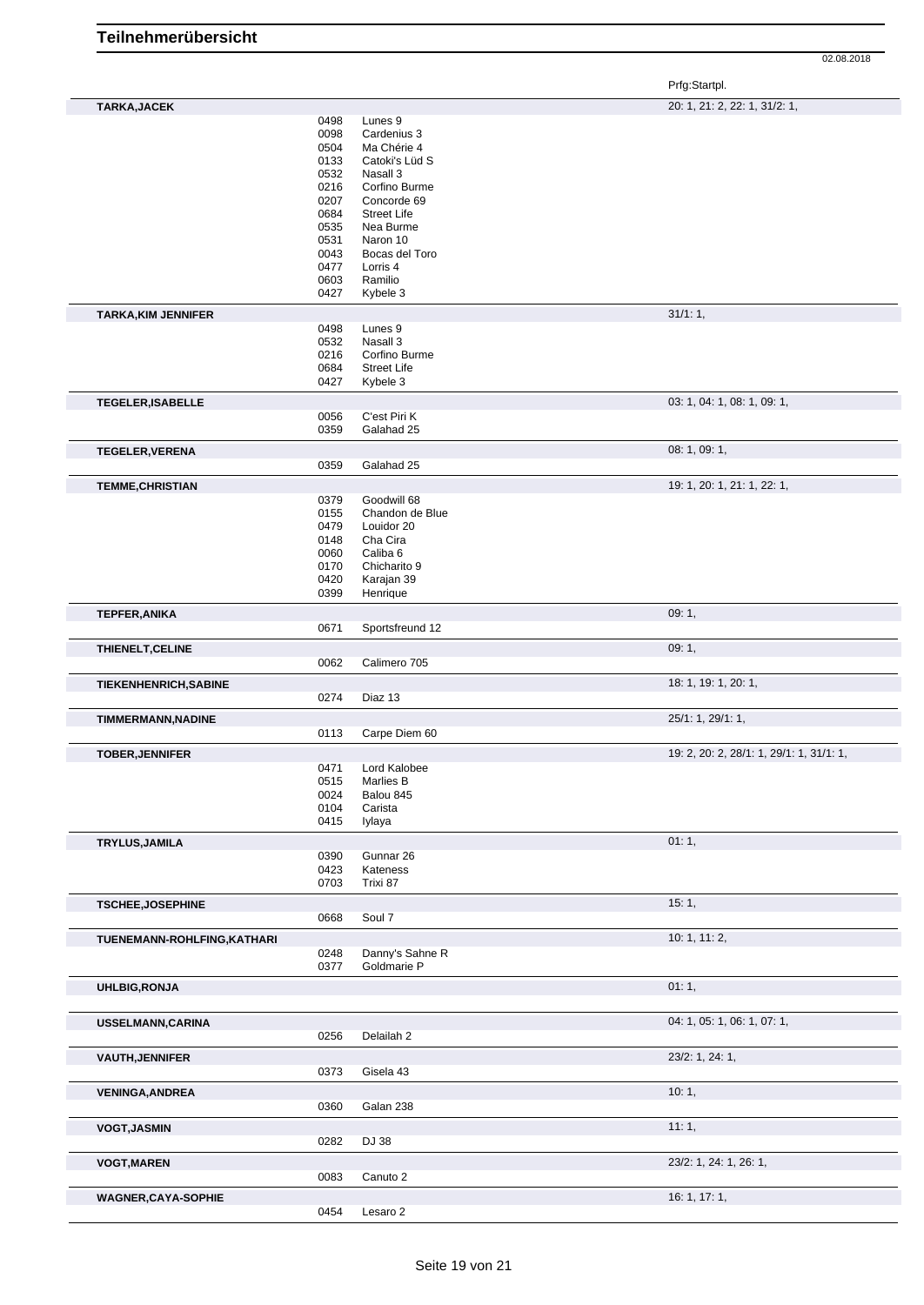|                              |              |                                               | Prfg:Startpl.                            |
|------------------------------|--------------|-----------------------------------------------|------------------------------------------|
| <b>WAGNER, CHRISTINA</b>     |              |                                               | 14: 1, 16: 1, 17: 1,                     |
|                              | 0621<br>0480 | Royal Flash 105<br>Louis 294                  |                                          |
| <b>WALDBACH,BJOERN</b>       |              |                                               | 29/1: 1, 31/1: 1,                        |
|                              | 0472         | Lord Rebel                                    |                                          |
|                              | 0163         | Charthagos                                    |                                          |
|                              | 0421         | Karuschka 3                                   |                                          |
|                              | 0038         | <b>Bimara</b>                                 |                                          |
|                              | 0578         | Quan-Tico                                     |                                          |
|                              | 0746         | Zinordanos                                    |                                          |
|                              | 0418         | Just an Illusion 3                            |                                          |
| <b>WALTER, ANNIKA HELENE</b> |              |                                               | 23/2: 1, 28/1: 1,                        |
|                              | 0131         | Catina 17                                     |                                          |
|                              | 0077         | Campino Classico                              |                                          |
|                              | 0647         | Seabiskid                                     |                                          |
|                              | 0709         | Valentino 348                                 |                                          |
| <b>WALTER, CHRISTINA</b>     |              |                                               | 23/2: 1, 24: 1,                          |
|                              | 0723         | Vicky Vacitta R                               |                                          |
| <b>WANKELMANN,RABEA</b>      |              |                                               | 28/1:1,                                  |
|                              | 0158         | Chardonnay A                                  |                                          |
| <b>WEBER, KAI-OLIVER</b>     |              |                                               | 30: 2, 32: 2,                            |
|                              | 0442         | Lascana 9                                     |                                          |
|                              | 0086         | Capiconia                                     |                                          |
| <b>WEBER, KIMBERLY</b>       |              |                                               | 25/2: 1, 27: 1, 30: 1,                   |
|                              | 0182         | Cinderella H 2                                |                                          |
| <b>WEHEBRINK, SARAH</b>      |              |                                               | 14: 1, 18: 1, 19: 1,                     |
|                              | 0092         | Captain Fabulous H                            |                                          |
| <b>WEHRMANN, JENS</b>        |              |                                               | 19: 1, 20: 2, 21: 1,                     |
|                              | 0187         | Clean Bandit                                  |                                          |
|                              | 0386         | Gregorian of Frielingen                       |                                          |
| <b>WEHRSSE,TABEA</b>         |              |                                               | 15: 1, 16: 1, 17: 1,                     |
|                              | 0333         | Fidelis 14                                    |                                          |
| <b>WEISS, MARIE-KATHRIN</b>  |              |                                               | 15: 1, 17: 1, 18: 1, 20: 1,              |
|                              | 0609         | Rhiannon 19                                   |                                          |
|                              | 0107         | Carlos 800                                    |                                          |
|                              | 0542         | Nuestra Senora de Numero Uno<br>Camouflage 36 |                                          |
|                              | 0074<br>0543 | Nuestra Senora de Numero Uno                  |                                          |
|                              | 0050         | <b>Brilliance 4</b>                           |                                          |
|                              | 0546         | Numero Uno Santa Maria                        |                                          |
| <b>WEITZ, SVENJA</b>         |              |                                               | 28/1: 1, 29/1: 1,                        |
|                              | 0162         | Charre de Loupe                               |                                          |
| <b>WELLBROCK, NICOLE</b>     |              |                                               | 15: 1, 17: 1,                            |
|                              | 0345         | Fleur de dame                                 |                                          |
|                              |              |                                               | 15: 1, 16: 1, 17: 1,                     |
| <b>WERK, MELANIE</b>         | 0402         | Hieronimo                                     |                                          |
|                              | 0606         | Ray of light 5                                |                                          |
| <b>WERNER, CHIARA-JOLIE</b>  |              |                                               | 06: 1, 08: 1, 09: 1,                     |
|                              | 0232         | Cuba Libre 50                                 |                                          |
| <b>WERNER, MELANIE</b>       |              |                                               | 23/1: 1, 24: 1,                          |
|                              | 0232         | Cuba Libre 50                                 |                                          |
| <b>WERNER, TINA</b>          |              |                                               | 25/2: 1, 30: 1,                          |
|                              | 0114         | Carrie Cooper                                 |                                          |
| <b>WESTERKAMP, KERSTIN</b>   |              |                                               | 14: 1, 15: 1,                            |
|                              | 0562         | Peron S                                       |                                          |
| <b>WESTERMANN, JANA</b>      |              |                                               | 23/2: 1, 26: 1,                          |
|                              | 0382         | Grace Kelly 71                                |                                          |
|                              | 0589         | Quilara B                                     |                                          |
|                              | 0294         | Dream Boy 92                                  |                                          |
|                              | 0076         | Campina 58                                    |                                          |
| <b>WESTERMANN, KAREN</b>     |              |                                               | 18: 1, 20: 2, 21: 1, 22: 1, 29/2: 2, 30: |
|                              | 0589         | Quilara B                                     | 2, 31/2: 1, 32: 1,                       |
|                              | 0482         | Louisiana LS                                  |                                          |
|                              | 0283         | Django 391                                    |                                          |
|                              | 0076         | Campina 58                                    |                                          |
| <b>WIDERA, JESSICA</b>       |              |                                               | 27: 1, 30: 2, 32: 1,                     |
|                              | 0223         | Cosima 209                                    |                                          |
|                              | 0590         | Quinchenta                                    |                                          |
| <b>WIEGMANN, NELE</b>        |              |                                               | 23/2: 1, 29/1: 1, 31/1: 1,               |
|                              | 0473         | Lord van Tommy                                |                                          |